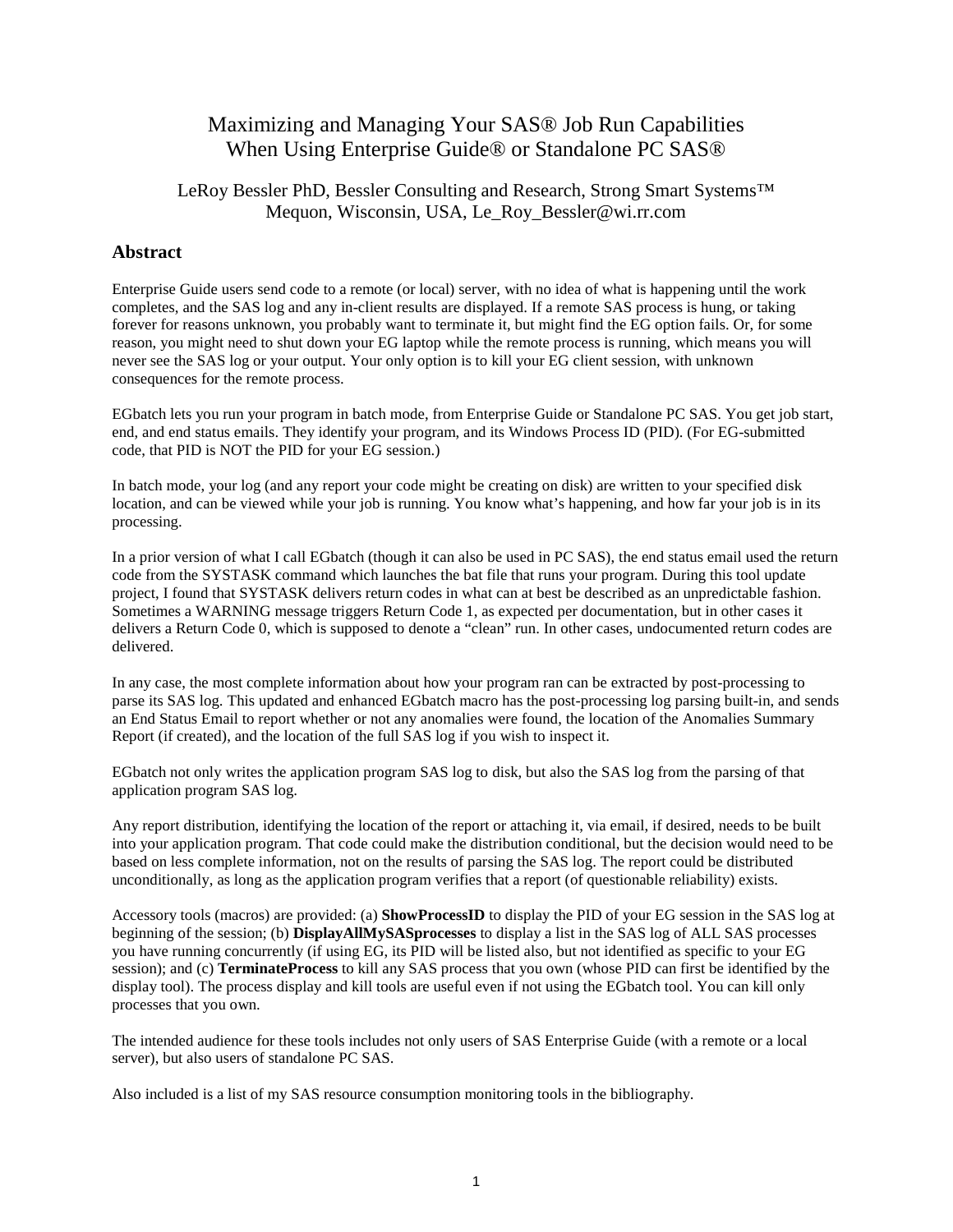## **Introduction**

### What Is Delivered In This Paper

The ShowProcessID, DisplayAllMySASprocesses, and TerminateProcess macros are intended for any EG SAS server user or PC SAS user.

The probably misnamed macro EGbatch (which can also be used by PC SAS users) was developed with SAS V9.4 TS1M3 on a 64-bit Windows 7 platform. For SAS Enterprise Guide, Version 7.1 was used, where the full Version information is 7.12 HF2 (7.100.2.3386) (64-bit). The other macros mentioned in the paragraph above were first developed for earlier versions of SAS and EG, but are compatible with the environment used for this project.

In References 1, 2, and 3 are tools for monitoring SAS processes. They can be used by SAS Administrators, SAS managers, and SAS users themselves. Those tools are not essential to the purpose of this paper.

For a tool to help you gain insight into multi-step programs (Is the step spending most time on CPU or on I/O?), see the LogTimer macro in my paper "Supporting Users, Software, and a BI Server: Using SAS to Support SAS", which can be found at: http://www.lexjansen.com/mwsug/2010/resources/MWSUG-2010-163.pdf

### Scope and Structure of the Paper

The server operating system is Windows. I don't know whether UNIX analogues to all of these tools can be developed, but I can report that another user developed a UNIX tool to serve the function of my TerminateProcess macro. My tools specifically rely on Windows commands. The only SAS product needed is Base SAS. Macro language is used. ODS can be used to format reports, but it is not used directly by this tool. It can be used in the programs that you run. Macro language and ODS are in Base SAS.

I discuss and demonstrate the three essential accessory macros. Then I discuss and demonstrate the EGbatch macro with eight sample application programs.

**NOTE:** For each of the test cases, I show the contents of the email inbox, with Process Started message, Process Ended message, and what I call the Process End Status message. They are always generated in that sequence, but Outlook does not necessarily deliver them in that sequence, especially for these simple sample programs which run VERY quickly, and whose SAS logs are parsed VERY quickly. My email software is Microsoft Outlook. My Internet Service Provider is RoadRunner. Not only were the three messages sometimes delivered out of sequence, but also, either my ISP or Outlook sometimes interpreted the third message from the same sending email address in a very short time after two prior from that address as being SPAM, and routed the Process End Status email to my Outlook Junk Mail folder.

I did experiment with launching programs with EGbatch, and terminating them while running:

- (a) from a separate EG session while the launching EG session was still open and waiting;
- (b) from a separate EG session which, after launch of the program from the first EG session, first terminated that launching EG session and then terminated the launched program; and
- (c) from a separate EG session after the launching EG session was terminated manually using Windows Task Manager (which is a proxy for shutting down the launching computer).

This worked fine, but I will not include a description of the scenarios here. I might include it in a future edition of this paper. If interested, send me your email address to request the update if and when becomes available. I should be able to demonstrate these scenarios in the SAS Demo Room at the conference today.

The code for all of the macros is in Appendix 1. The EGbatch macro does not do edits of the invocation parameters. I.e., it assumes that the invoker will do the right thing. Obviously, you can add such improvements.

If you assign to any macro variable in EGbatch a string with an imbedded blank, wrap it with **%STR,**  as in **MacVar=%STR(Some Value) .**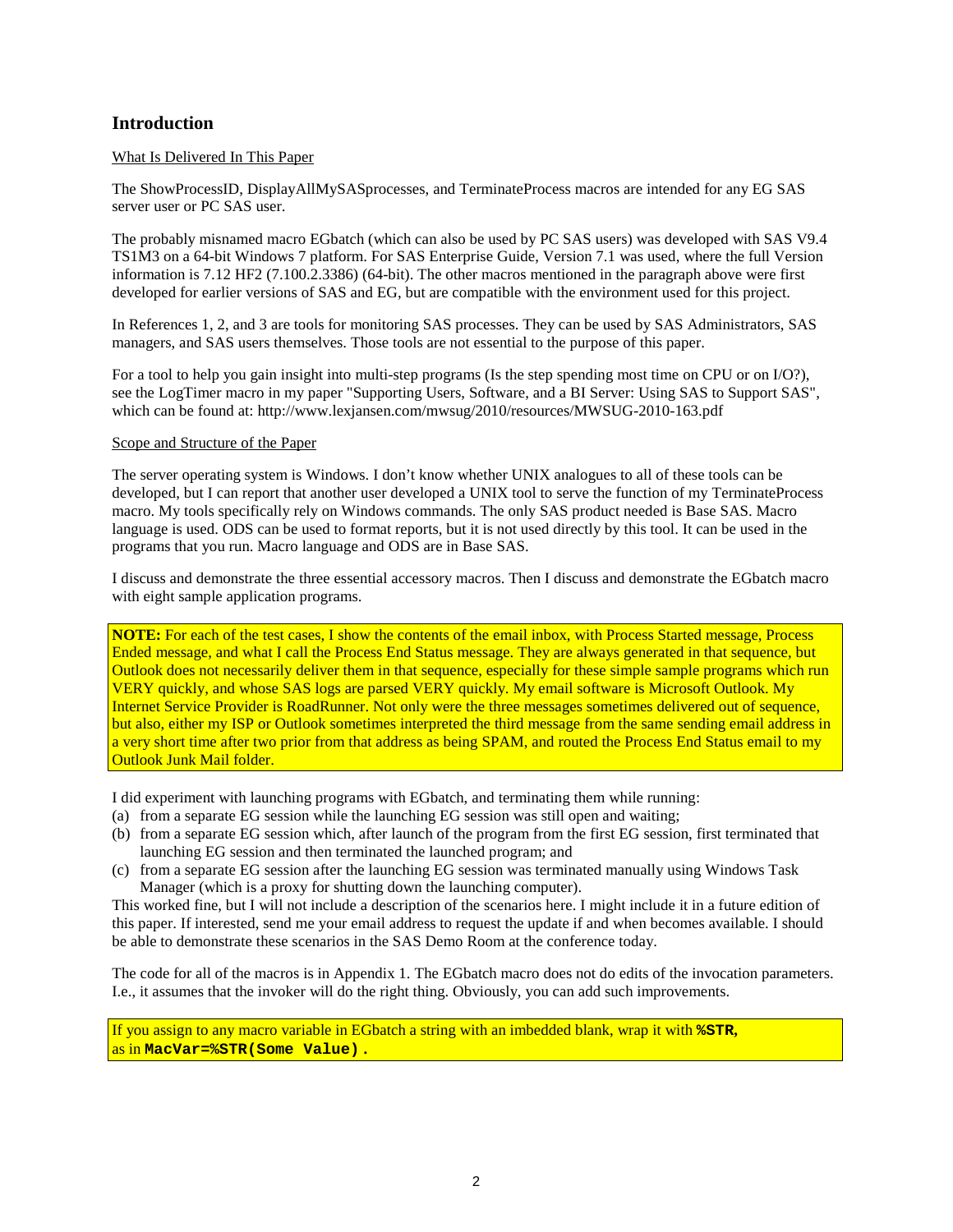## **Tools for What the SAS Enterprise Guide Facilities Do Not Help With**

### Purpose

The **TerminateProcess** macro is intended for when your process is in one of these situations:

Case 1. Your SAS Enterprise Guide session is no longer available, but the process is still running. This can happen if your PC/laptop has been rebooted or shut down without closing the SAS Enterprise Guide session, or if you used Windows Task Manager to kill SAS Enterprise Guide in desperation because it was frozen.

Case 2. Your SAS Enterprise Guide session is open, but the Stop button and the Task Status Window do not terminate your running process, and you cannot wait for normal termination (or do not think it will ever occur).

SAS provides no way to list all of your concurrent processes on the server. However, to do so, you can use the **DisplayAllMySASprocesses** macro at any time, BUT you cannot run it in an EG session where you already have a submitted process running. You must open a separate EG session.

Run the **ShowProcessID** macro at the start of each EG session and at the start of each PC SAS session. If you have multiple SAS processes running, and decide to terminate one of them, you need to know the identity of each.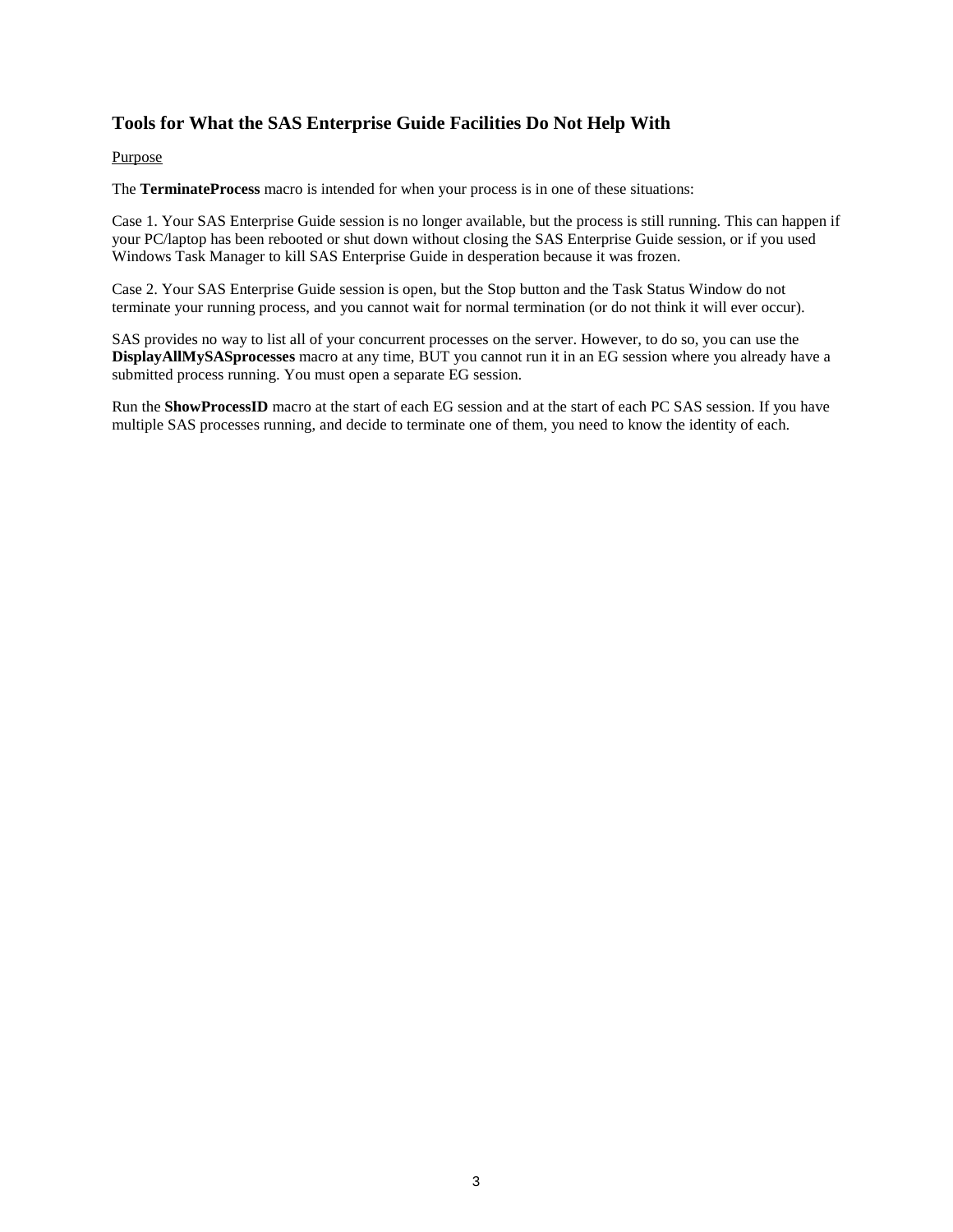### How To Use The Above Process Identification / Process Management Tools Their code is in Appendix 1.

These tools were originally designed to be used in the SAS Enterprise Guide Code Window. They can also be used by PC SAS. The ShowProcessID macro can also be used at the beginning of any batch job whose log you are checking during its execution, whether the batch job was launched from Enterprise Guide or via the Windows Task Scheduler or another scheduler such as AutoSys.

### 1. Using the **ShowProcessID** Macro

In the Code Window, submit this statement:

### **%ShowProcessID;**

Look in the Log Window for feedback. You will get a message of this form:

### **Process ID for this SAS Enterprise Guide session or SAS batch job is 6212**

### 2. Using the **DisplayAllMySASprocesses** Macro

In the Code Window, submit this statement:

### **%DisplayAllMySASprocesses;**

In the Log Window, look for a listing of your processes. Until this tool is enhanced, the listing will be inelegant, but useful. You can ignore any information of no interest in this context. Key information is the list of all Process IDs for your active SAS processes. (Other information includes the CPU time and Memory used by each process. Scroll to the right in the Log window to see it. CPU time is at the far right.)

### 3. Using the **TerminateProcess** Macro

### **(This must be used in an SAS Enterprise Guide session other than the one of the process that you want to terminate.)**

In the Code Window, submit this statement:

### **%TerminateProcess(ProcessID=NNNNNN);**

where **NNNNNN** is the Process ID (a.k.a., "PID") for the process ID that you want to terminate. **NNNNNN** is typically a three- to six-digit number.

Look in the Log Window for feedback. If your request succeeded, you will get this message:

### **SUCCESS: Sent termination signal to the process with PID NNNNNN.**

Note that it states that a termination signal was **Sent**.

To verify termination, resubmit **%DisplayAllMySASprocesses;**

If you inadvertently try to kill a process that is not yours, the action will fail, and you will get this message (where **ABCDEFGH** will be your user ID):

### **Process ID NNNNNN is not for User ID ABCDEFGH and will not be killed.**

If you inadvertently try to kill a non-existent process, the action will fail, and you will get this message:

### **Process ID NNNNNN was not found.**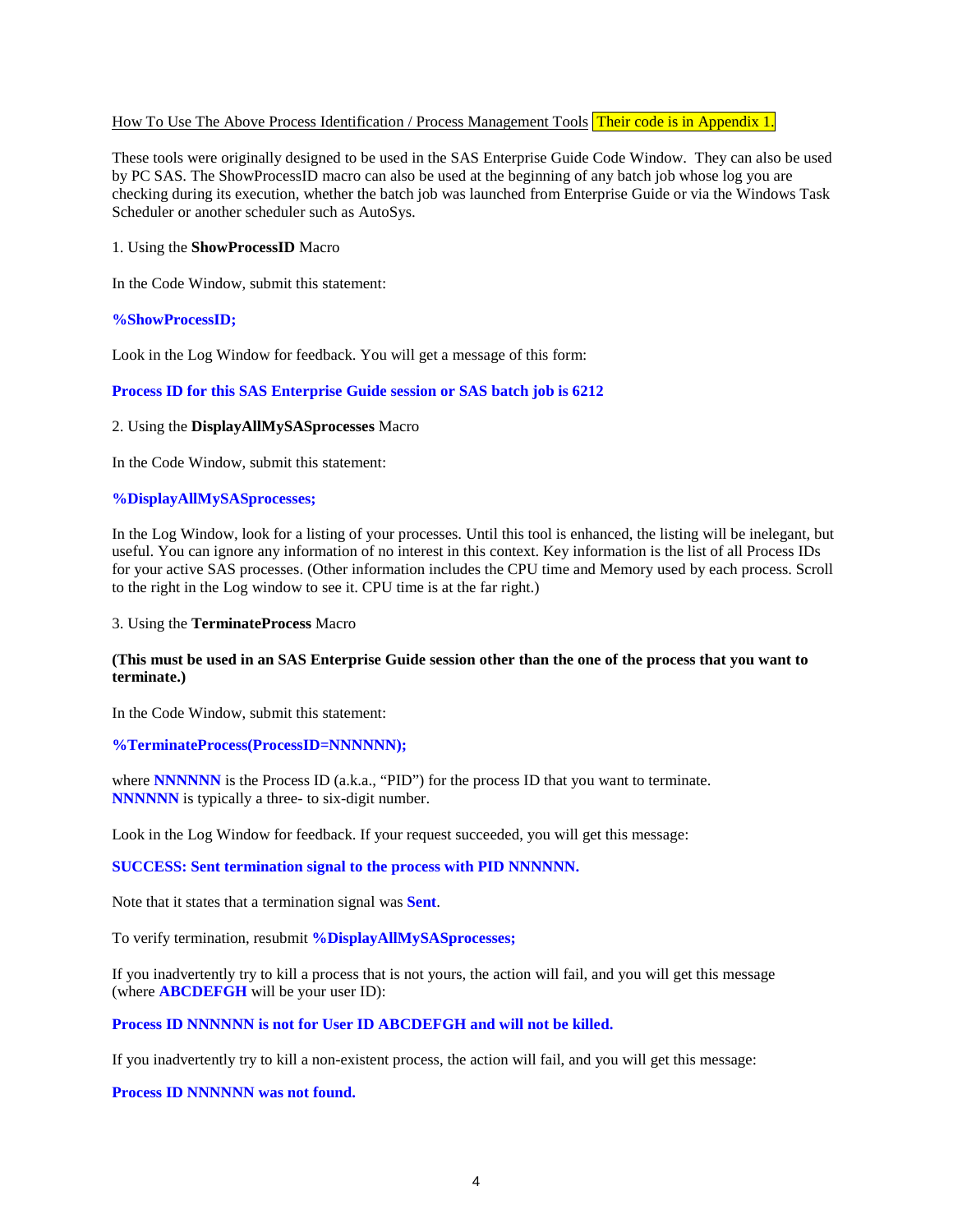## **Folder Structure Supporting Use of the EGbatch Macro**

Here is the structure I used during development and testing.



The egplib Folder contains Enterprise Guide projects.

The PgmLib Folder contains the CodeFiles to be run with EGbatch.

The LogLib Folder contains the SAS logs from those EGbatch-launched CodeFile runs.

The RptLib Folder contains reports that are not elsewhere directed by ODS code in the CodeFile.

The EGP\_tests Folder contains optionally filed off Code Nodes from the Enterprise Guide projects.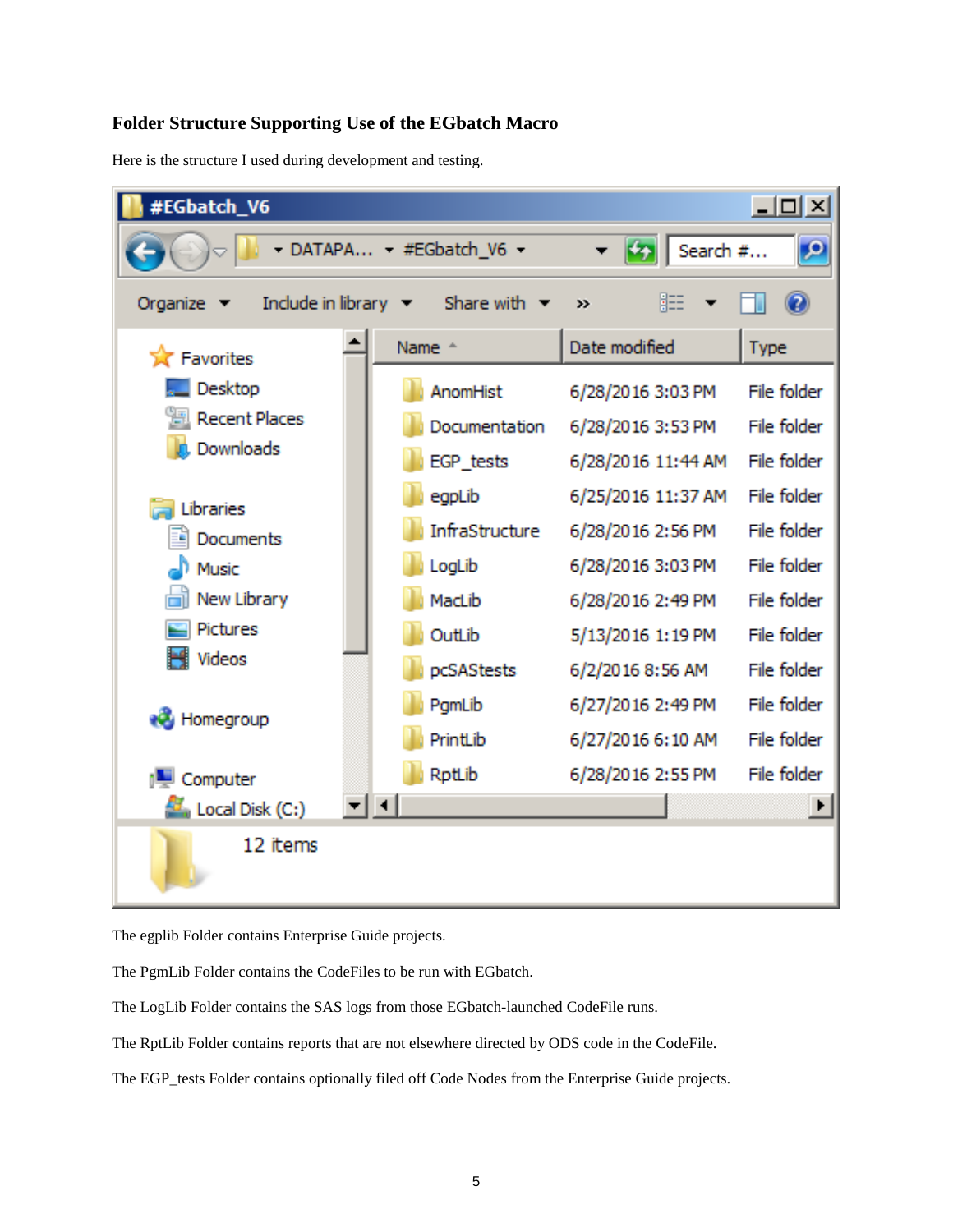The pcSAS\_tests Folder could contain code used to test in PC SAS the EGbatch macro with a CodeFile.

The Documentation Folder contained notes from the development and testing effort.

The OutLib Folder could have optionally contained permanent SAS data sets created by a CodeFile.

The Infrastructure Folder contains: (i) a StoreProcessIDs subfolder that contains the Windows Process IDs that the CodeFiles are run under by the dynamically built Windows bat files; and (ii) artifacts that are **dynamically built** by the EGbatch macro:

- (1) a RUN file which is a concatenation of code to:
	- a. send a Process Started email
	- b. store the Process ID that the RUN file will be run under so it can be retrieved by code outside of the RUN file
	- c. capture and pass some context information
	- d. run the CodeFile
	- e. send a Process Ended email
- (2) a JobStart program to send that Process Started email
- (3) a GetContext program
- (4) a JobEnd program to send that Process Ended email
- (5) a BAT file to launch the RUN file

The AnomHist Folder contains:

(a) information about anomalous SAS log records which contain

Anomaly – short description of the anomaly

AnomalyCount – frequency of each anomaly, in each record this is equal to 1

LogLine – SAS log line that contained an anomaly

LogText – usually or always same as LogLine (probably can be omitted in a future macro rewrite)

ParseDateTime – when the log parse code was run (always after the CodeFile run end datetime)

**NOTE:** Anomaly and AnomalyCount are used to prepare the Summary of Anomalies Report;

- (b) Summary of Anomalies Reports; and
- (c) SAS logs for every parsing code run

The MacLib Folder contained the evolving versions of the EGbatch macro, as well as the important process identification and termination macros:

- (1) ShowProcessID showing in the SAS log the Windows Process ID for the EG or PC SAS session that submitted the macro
- (2) DisplayAllMySASprocesses showing in the SAS log, of the macro-submitting EG or PC SAS session, ALL of the Windows Process IDs for all SAS executables currently active for the submitting user ID (for a user of DDE to create reports for Excel from SAS, a derivative of this macro could be created to DisplayAllMyExcelProcesses—when using DDE an error situation can leave the Excel server session hung, and needing to be killed)
- (3) TerminateProcess to terminate ANY Windows Process ID belonging to the submitting user ID (there is no verification that the process is for a SAS executable (such an edit could be added)

The PrintLib folder is there as a target for any report output that SAS produces which would be automatically routed to the –PRINT "destination" of the bat file. See Test Case 8 for an example.

There are two alternatives to letting report output go the –PRINT "destination".

Include an ODS code block in your code file to control format (HTML, PDF, RTF, or LISTING), filename, and physical location of the report output.

Alternatively, the EGbatch macro does provide RptFolder and RptName invocation parameters to control physical location and report filename.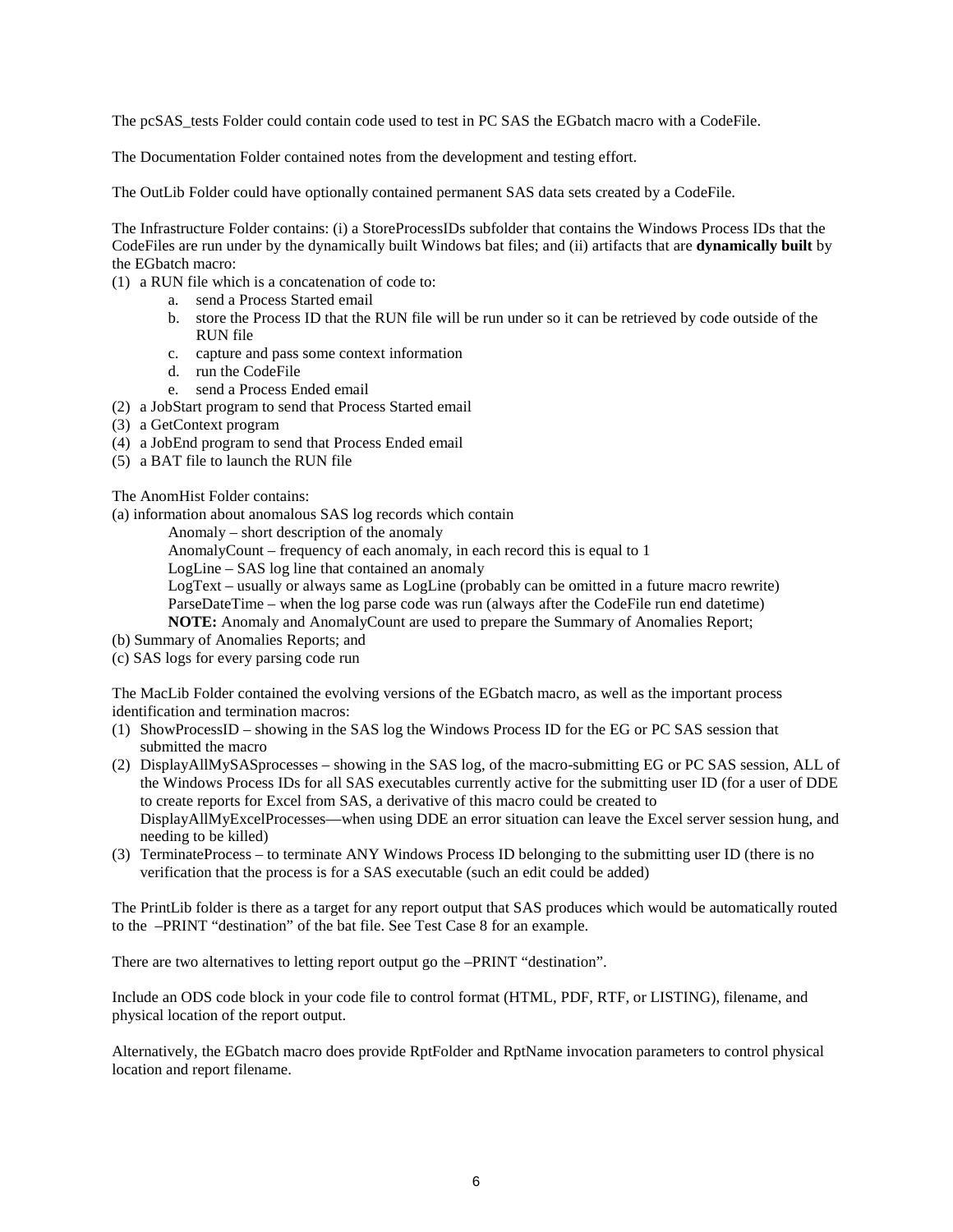### **Using the EGbatch Macro to Maximize and Manage Your SAS Job Run Capabilities**

Here you will see seven test cases, four that do or try to create reports, and three that do not. Each test case was run from PC SAS and from Enterprise Guide, with identical results. The eighth test case demonstrates using the tool with minimal parameters assigned.

What is presented is:

the application program;

the EGbatch macro invocation to run it:

the email messages that resulted (except ones which are similar in form, with no significant interesting content, to the Start, End, and End Status emails for the first test case): and

the anomaly history summary report when there was any message in the SAS log deemed **by the author** to be important (which, in some cases, is a NOTE, not an ERROR or WARNING). You can, of course, customize the log parsing code to flag additional messages.

For some test cases, less, *but sufficient*, information will be presented to provide adequate understanding.

#### **Test Case 1. PROC PRINT Runs Perfectly**

Code:

```
options nocenter linesize=max pagesize=max;
ods noresults noproctitle;
ods _all_ close;
ods listing file="&FolderForRpt.\&RptFileName..txt";
             /* If above ODS code is used,
                and running EGbatch with DATETIME=YES, your report
                file name will have a DateTime suffix appended.
                Instead of hard-coding folder and report name here,
                your program picks them up at run time,
                based on EGbatch macro invocation parameters. */
title1 "Listing";
title2 "From Program &FolderForCode.\&CodeFileName";
        /* helpful provenance documentation for the report */
title3 "Run by Process &sysjobid";
title4 "Using OPTIONS nocenter linesize=max pagesize=max";
title5 "This PROC PRINT runs perfectly"; 
proc print data=sashelp.class; run; 
ods listing close; ods listing;
```
Macro Invocation in Enterprise Guide:

```
options spool; /* not really necessary unless SAS log recommends it,
                   but that means a rerun to get the full SAS log
                  which was incomplete without spool options */
options mprint mprintnest symbolgen mlogic; /* suppress last two? */
options sasautos=("D:\#EGbatch_V6\MacLib" sasautos);
%EGbatch(
exe=%str(C:\Program Files\SASHome\SASFoundation\9.4\sas.exe)
/* above must suit your SAS software path and your SAS version */
,CodeFolder=D:\#EGbatch_V6\PgmLib
,CodeFile=PROCprintRunsPerfectly /* this filename must have extension
                                     .sas and must be in CodeFolder */
```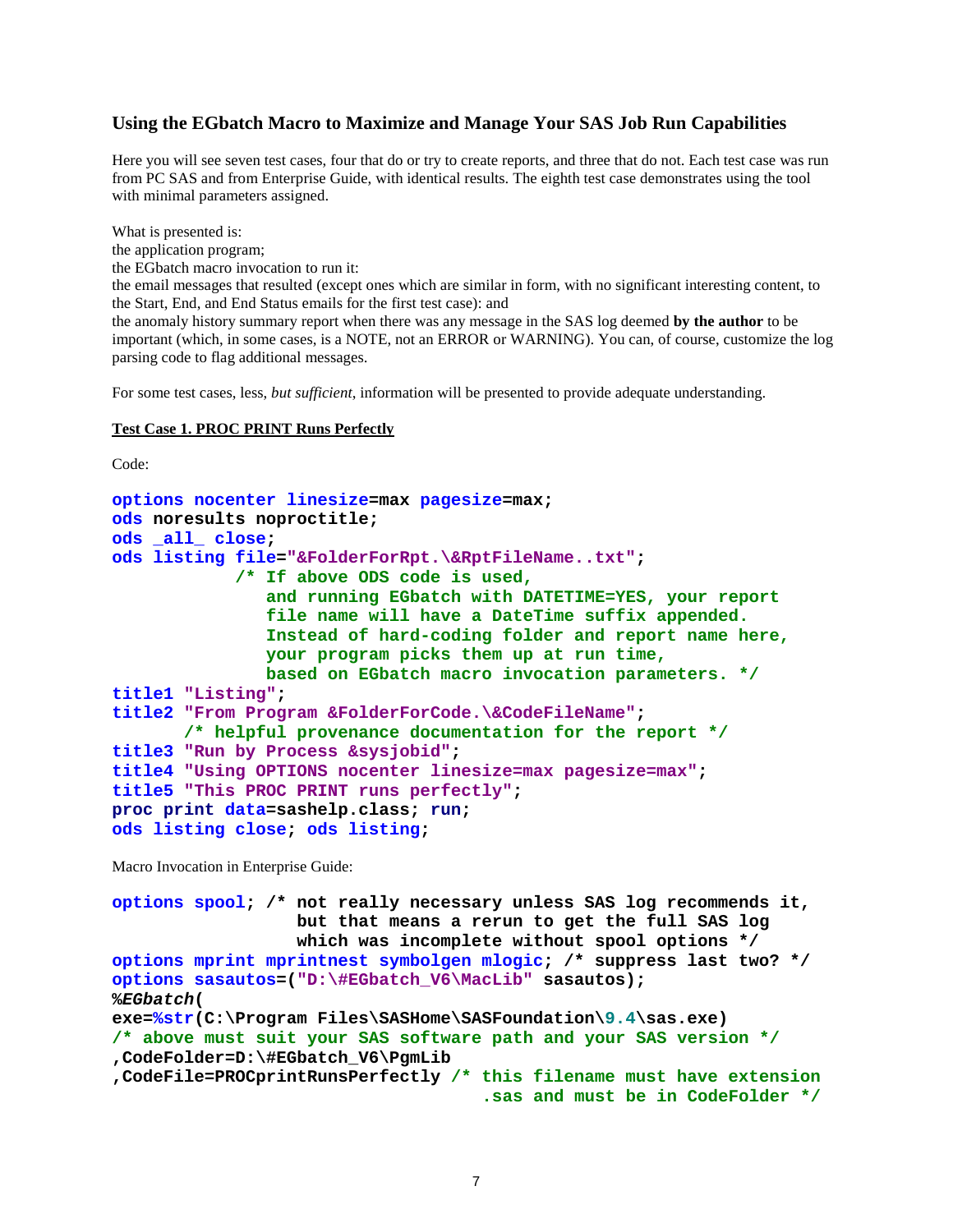```
,LogFolder=D:\#EGbatch_V6\LogLib
,DefaultRptFolder=D:\#EGbatch_V6\PrintLib
,RptFolder=D:\#EGbatch_V6\RptLib
,RptName=PROCprintOfSASHELPdotCLASS
,InfraStructureFolder=D:\#EGbatch_V6\InfraStructure
,FolderForAnomalyHistory=D:\#EGbatch_V6\AnomHist
,DateTime=YES
,Notify='Bessler@wi.rr.com'
,FROMemail=Le_Roy_Bessler@wi.rr.com /* This email address can be
                       ANY valid email address that belongs to anyone. 
                      Spoofing could get you in trouble, however. */
,Sender=Le_Roy_Bessler@wi.rr.com
,CCemail='cbessie@wi.rr.com'
,BCCemail=
,SupportPerson=%str(LeRoy Bessler)
,SUPPORTemail=Le_Roy_Bessler@wi.rr.com);
```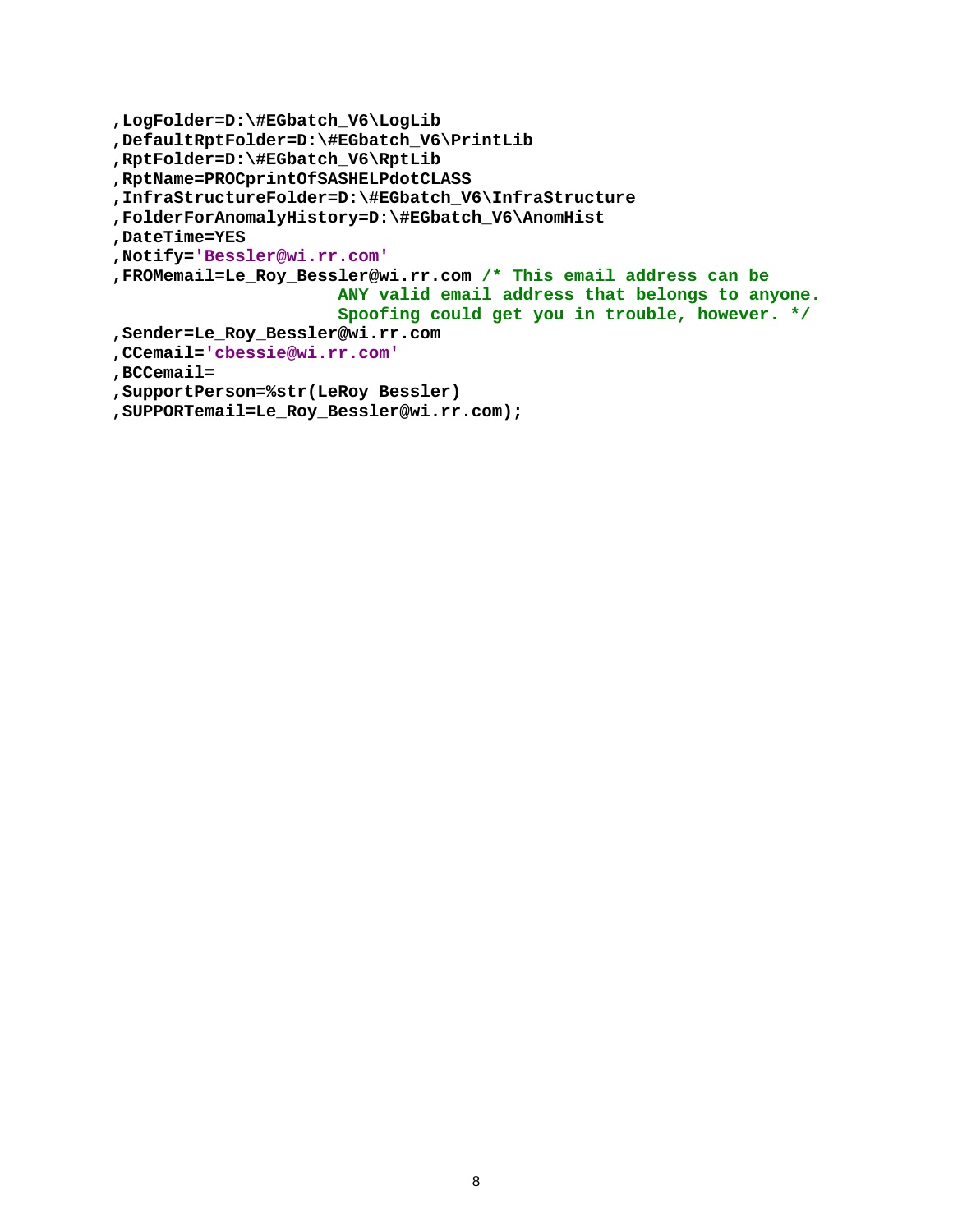## Email InBox of Notify Recipient:

| ∣∓                           |                          |               |             |                                                |         | Inbox - Bessler@wi.rr.com - Microsoft Outlook                 |                         |                       |              |                                      |                                    | $\square \equiv \boxtimes$ |
|------------------------------|--------------------------|---------------|-------------|------------------------------------------------|---------|---------------------------------------------------------------|-------------------------|-----------------------|--------------|--------------------------------------|------------------------------------|----------------------------|
| 鸜<br>Home<br>н               | Send ∠Receive            |               | Folder<br>o | View<br>Norton<br>$\mathbf{M}$<br>$\mathbf{v}$ |         | Adobe PDF<br>P                                                |                         |                       |              |                                      |                                    | $\circ$ $\circ$            |
| è<br>≞∟                      | Ignore                   |               |             | ≻≃                                             | Meeting | $\mathbb{R}^3$ Move to: ?                                     |                         | $A^3$ Move $\sim$     | Unread/Read  | Find a Contact *                     | ■■■<br>:⊨'                         |                            |
|                              | Clean Up *               |               |             |                                                |         | To Manager                                                    | $\mathbf{v}$            | Rules -               | Categorize ~ | <b>Address Book</b>                  |                                    |                            |
| New<br>New<br>E-mail Items - | onk *                    | <b>Delete</b> | Reply       | Forward Ba More -<br>Reply<br>All              |         | Team E-mail                                                   | $\overline{\mathbf{v}}$ | N OneNote             | Follow Up *  | Filter E-mail *                      | Send/Receive<br><b>All Folders</b> |                            |
| <b>New</b>                   | Delete                   |               |             | Respond                                        |         | <b>Ouick Steps</b>                                            | Гs.                     | Move                  | Tags         | Find                                 | Send/Receive                       |                            |
| $= 1$ avoints                |                          |               |             |                                                |         |                                                               |                         |                       |              |                                      |                                    |                            |
| $\boxed{5}$ Inbox (1623)     | $\overline{\phantom{a}}$ |               |             |                                                |         |                                                               |                         | Search Inbox (Ctrl+E) |              |                                      | α                                  |                            |
| Sent Items                   | $\equiv$                 |               | ‼⇔ DI®From  |                                                |         | Subject                                                       |                         |                       |              | $\overline{\phantom{a}}$<br>Received |                                    |                            |
| a) Deleted Items (30)        |                          | þ.,           |             | Le_Roy_Bessler@wi.rr.com                       |         | SAS Process 3892 Ended with No Unexpected Messages in SAS Log |                         |                       |              | Mon 6/27/2016 3:02 PM                |                                    |                            |
|                              |                          |               |             | Le Roy Bessler@wi.rr.com                       |         | <b>SAS Process 3892 Ended</b>                                 |                         |                       |              | Mon 6/27/2016 3:02 PM                |                                    |                            |
| $\sqrt{ }$ Inbox (711)       |                          |               |             | Le Roy Bessler@wi.rr.com                       |         | <b>SAS Process 3892 Started</b>                               |                         |                       |              | Mon 6/27/2016 3:02 PM                |                                    |                            |
| Drafts [2]                   | ▼                        |               |             |                                                |         |                                                               |                         |                       |              |                                      |                                    |                            |
| Items: 1,922                 | Unread: 711              |               |             |                                                |         |                                                               |                         |                       | $\Box$<br>10 | 10%<br>$(-)$                         |                                    | $-1$<br>$\overline{12}$    |

Report Result:

|                 | PROCprintOfSASHELPdotCLASS-D20160627T150212 - Notepad |        |          |                               |               |                                                               | $\Box$ |
|-----------------|-------------------------------------------------------|--------|----------|-------------------------------|---------------|---------------------------------------------------------------|--------|
|                 | File Edit Format View Help                            |        |          |                               |               |                                                               |        |
| Listing         |                                                       |        |          |                               |               |                                                               |        |
|                 |                                                       |        |          |                               |               |                                                               |        |
|                 |                                                       |        |          | 15:02 Monday, June 27, 2016 1 |               |                                                               |        |
|                 |                                                       |        |          |                               |               | From Program D:\#EGbatch V6\PgmLib\PROCprintRunsPerfectly.sas |        |
|                 | Run by Process 3892                                   |        |          |                               |               |                                                               |        |
|                 | Using OPTIONS nocenter linesize=max pagesize=max      |        |          |                               |               |                                                               |        |
|                 | This PROC PRINT runs perfectly                        |        |          |                               |               |                                                               |        |
| Obs             | Name                                                  | Sex    | Age      | Height                        | Weight        |                                                               |        |
|                 |                                                       |        |          |                               |               |                                                               |        |
| 1               | Alfred                                                | м      | 14       | 69.0                          | 112.5         |                                                               |        |
| 2               | Alice                                                 | F      | 13       | 56.5                          | 84.0          |                                                               |        |
| з               | Barbara                                               | F      | 13       | 65.3                          | 98.0          |                                                               |        |
| 4               | Carol                                                 | F      | 14       | 62.8                          | 102.5         |                                                               |        |
| 5               | Henry                                                 | м      | 14       | 63.5                          | 102.5         |                                                               |        |
| 6               | James                                                 | м      | 12       | 57.3                          | 83.0          |                                                               |        |
| 7               | Jane                                                  | F      | 12       | 59.8                          | 84.5          |                                                               |        |
| 8               | Janet                                                 | F      | 15       | 62.5                          | 112.5         |                                                               |        |
| 9               | Jeffrey                                               | М      | 13       | 62.5                          | 84.0          |                                                               |        |
| 10              | John                                                  | м      | 12       | 59.0                          | 99.5          |                                                               |        |
| 11              | Joyce                                                 | F      | 11       | 51.3                          | 50.5          |                                                               |        |
| 12 <sub>2</sub> | Judy                                                  | Е      | 14       | 64.3                          | 90.0          |                                                               |        |
| 13<br>14        | Louise<br>Mary                                        | F<br>F | 12<br>15 | 56.3<br>66.5                  | 77.0<br>112.0 |                                                               |        |
| 15              | Philip                                                | М      | 16       | 72.0                          | 150.0         |                                                               |        |
| 16              | Robert                                                | м      | 12       | 64.8                          | 128.0         |                                                               |        |
| 17              | Ronald                                                | м      | 15       | 67.0                          | 133.0         |                                                               |        |
| 18              | Thomas                                                | м      | 11       | 57.5                          | 85.0          |                                                               |        |
| 19              | William                                               | м      | 15       | 66.5                          | 112.0         |                                                               |        |
|                 |                                                       |        |          |                               |               |                                                               |        |

Because there were no unexpected messages, there is no Summary of Anomalies Report.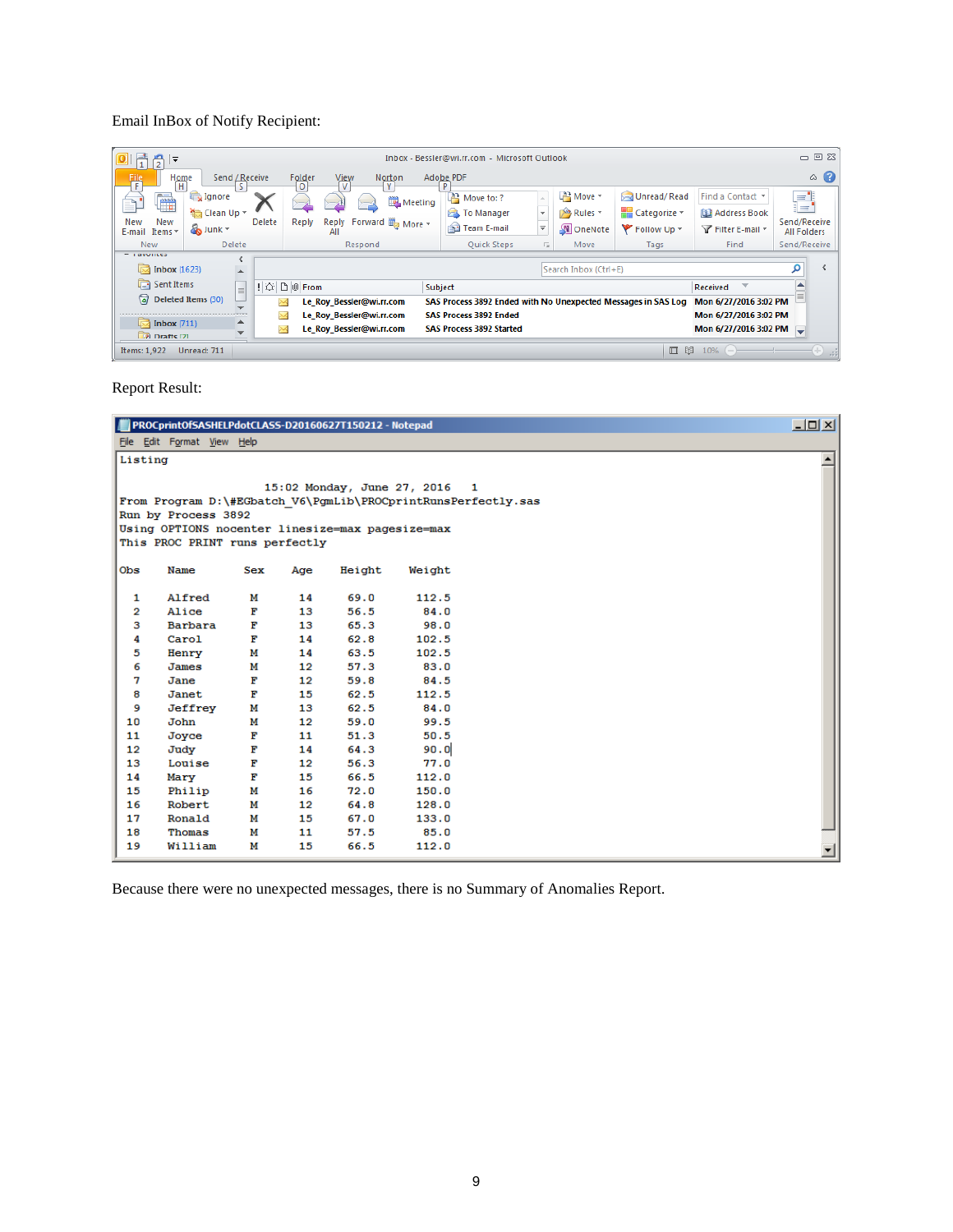### Here are the contents of the three emails:



| From:    | Le Roy Bessler@wi.rr.com                                   | Sent: Mon 6/27/2016 3:02 PM |
|----------|------------------------------------------------------------|-----------------------------|
| To:      | Bessler@wi.rr.com                                          |                             |
| Cc       |                                                            |                             |
| Subject: | SAS Process 3892 Ended                                     |                             |
|          |                                                            | R.<br>-9 시                  |
|          |                                                            |                             |
|          | For Code: D:\#EGbatch_V6\PgmLib\PROCprintRunsPerfectly.sas |                             |
|          |                                                            |                             |

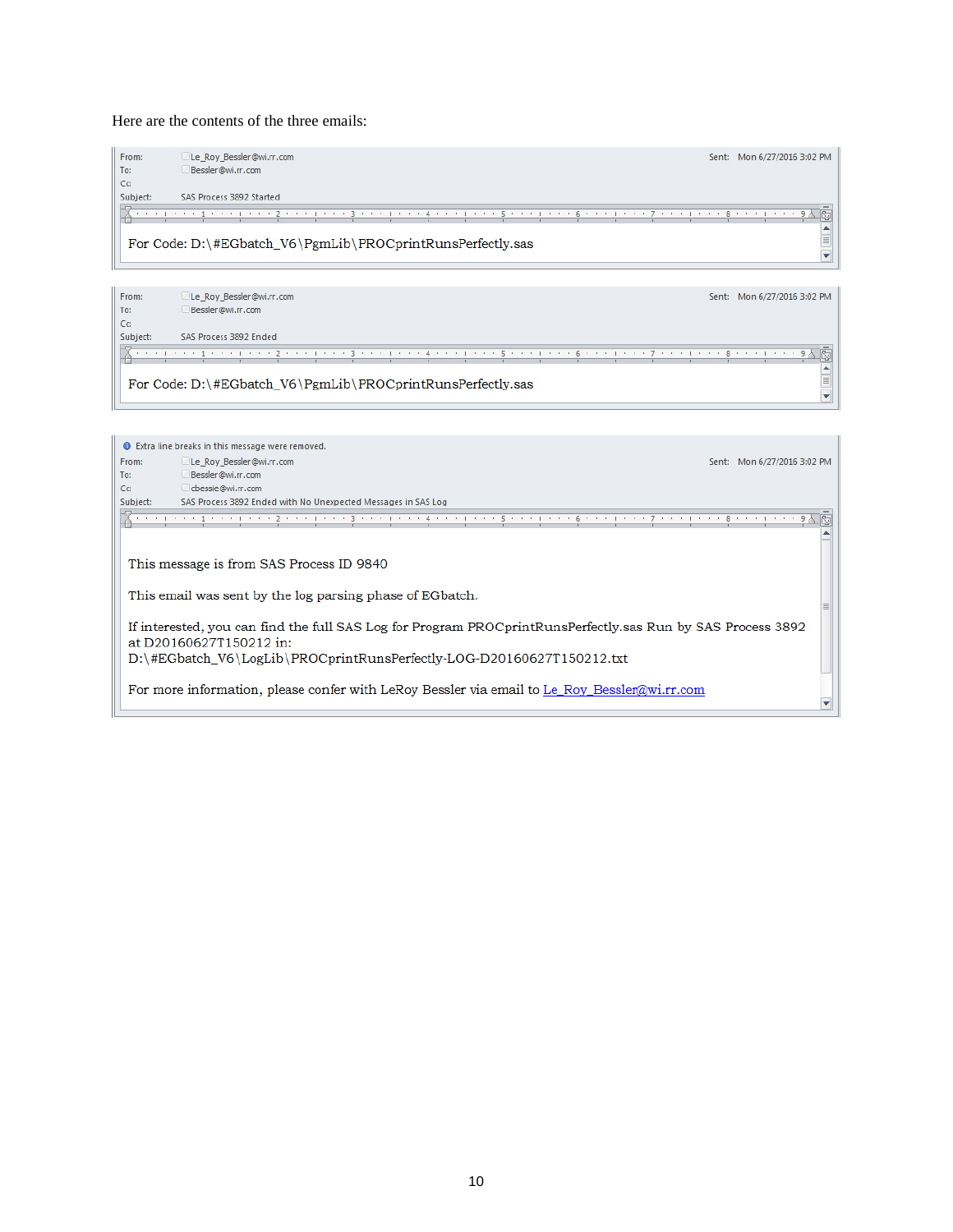### **Test Case 2. PROC PRINT Runs With A Bad LABEL Statement**

Code:

```
options nocenter linesize=max pagesize=max;
ods noresults;
ods noproctitle;
ods _all_ close;
ods listing file="&FolderForRpt.\&RptFileName..txt";
title1 "Listing";
title2 "From Program &FolderForCode.\&CodeFileName";
title3 "Run by Process &sysjobid";
title4 "Using OPTIONS nocenter linesize=max pagesize=max";
title5 "This PROC PRINT will run, but with a WARNING message"; 
proc print data=sashelp.class;
label Gender='Sex'; /* Gender is not present in SASHELP.CLASS */
run; 
ods listing close;
ods listing;
```
Macro Invocation in Enterprise Guide:

```
options spool;
options mprint mprintnest symbolgen mlogic;
options sasautos=("D:\#EGbatch_V6\MacLib" sasautos);
%EGbatch(
/* NOTE: exe= is my site macro default. Not explicitly coded here. */
CodeFolder=D:\#EGbatch_V6\PgmLib
,CodeFile=PROCprintBadLabelStatement
,LogFolder=D:\#EGbatch_V6\LogLib
,DefaultRptFolder=D:\#EGbatch_V6\PrintLib
,RptFolder=D:\#EGbatch_V6\RptLib
,RptName=PROCprintOfSASHELPdotCLASS
,InfraStructureFolder=D:\#EGbatch_V6\InfraStructure
,FolderForAnomalyHistory=D:\#EGbatch_V6\AnomHist
,DateTime=YES
,Notify='Bessler@wi.rr.com'
,FROMemail=Le_Roy_Bessler@wi.rr.com
,Sender=Le_Roy_Bessler@wi.rr.com
,CCemail='cbessie@wi.rr.com'
,BCCemail=
,SupportPerson=LeRoy Bessler
,SUPPORTemail=Le_Roy_Bessler@wi.rr.com);
```
Email InBox (first and second messages appear out of sequence):

| Sent Items                  |  | $\Box \Box$ From         | Subject                                                    | Received              |  |
|-----------------------------|--|--------------------------|------------------------------------------------------------|-----------------------|--|
| Deleted Items (30)          |  | Le Roy Bessler@wi.rr.com | SAS Process 5164 Ended with Unexpected Messages in SAS Log | Mon 6/27/2016 3:06 PM |  |
|                             |  | Le Roy Bessler@wi.rr.com | <b>SAS Process 5164 Started</b>                            | Mon 6/27/2016 3:06 PM |  |
| Inbox $(708)$<br>Drafts [2] |  | Le_Roy_Bessler@wi.rr.com | <b>SAS Process 5164 Ended</b>                              | Mon 6/27/2016 3:06 PM |  |
| Unread: 708<br>Items: 1.922 |  |                          | □ 图                                                        | 10%                   |  |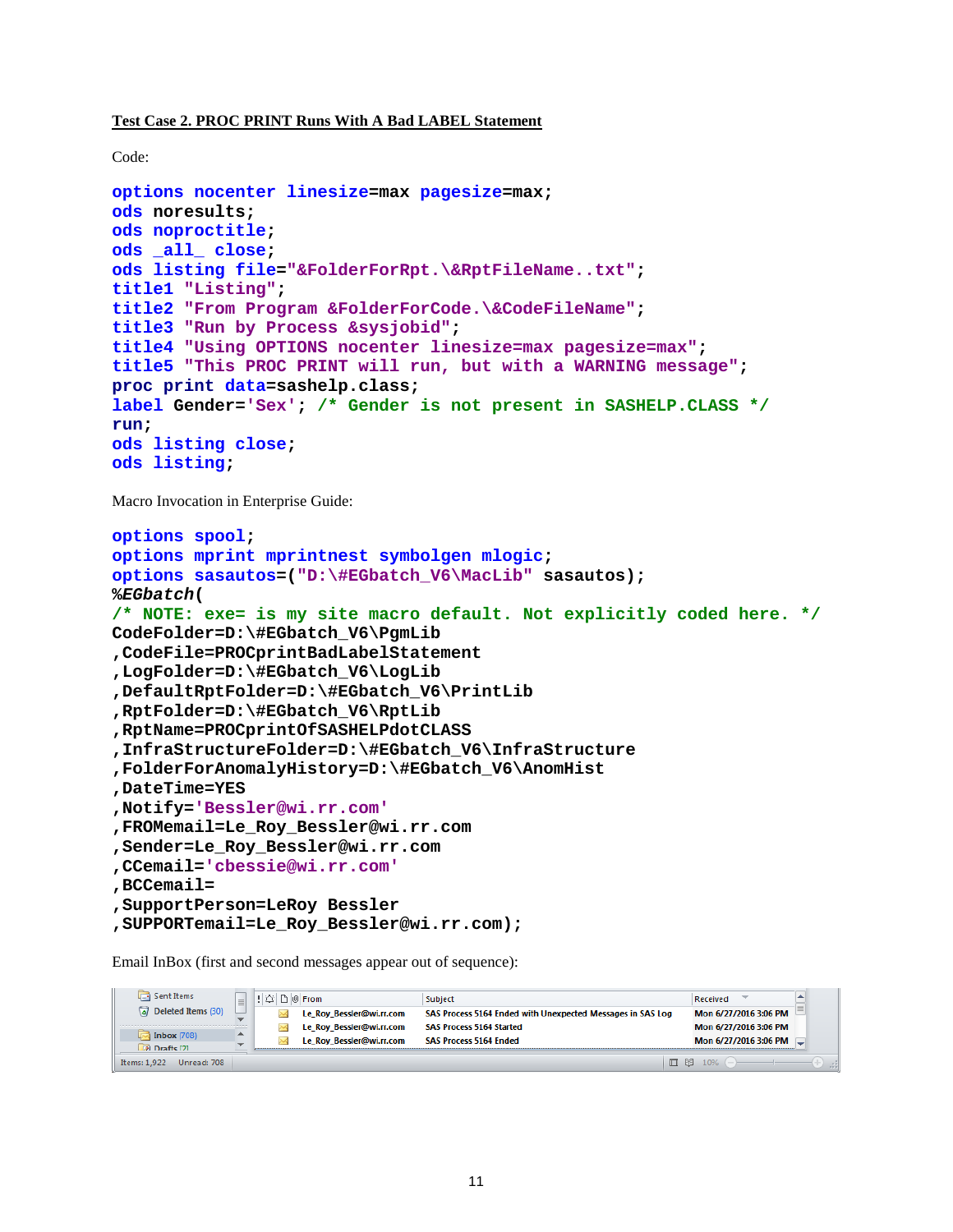The only email of interest is the last one shown below:

| From:    | Le Roy Bessler@wi.rr.com                                                                                                                                                                                                | Sent: Mon 6/27/2016 3:06 PM |  |
|----------|-------------------------------------------------------------------------------------------------------------------------------------------------------------------------------------------------------------------------|-----------------------------|--|
| To:      | Bessler@wi.rr.com                                                                                                                                                                                                       |                             |  |
| Cc:      | cbessie@wi.rr.com                                                                                                                                                                                                       |                             |  |
| Subject: | SAS Process 5164 Ended with Unexpected Messages in SAS Log                                                                                                                                                              |                             |  |
|          | ・・・   ・・・ 1 ・・・   ・・・ 2 ・・・   ・・・ 3 ・・・   ・・・ 4 ・・・   ・・・ 5 ・・・   ・・ 6 ・・ ・   ・・・ 7 ・・・   ・・・ 8 ・・・   ・・・ 9 A                                                                                                           |                             |  |
|          | This message is from SAS Process ID 9840                                                                                                                                                                                |                             |  |
|          | This email was sent by the log parsing phase of EG batch.                                                                                                                                                               |                             |  |
|          | It found 1 unexpected messages in the SAS Log for Program PROCprintBadLabelStatement.sas Run by SAS<br>Process 5164 at D20160627T150548.                                                                                |                             |  |
|          | A simple report that identifies the unexpected messages can be found at:<br>D:\#EGbatch_V6\AnomHist\Summary Of Anomalies for Program PROCprintBadLabelStatement.sas Run by<br>SAS Process 5164 at D20160627T150548.html |                             |  |
|          | If interested, you can find the full SAS Log for Program PROCprintBadLabelStatement sas Run by SAS Process<br>5164 at D20160627T150548 in:                                                                              |                             |  |
|          | D:\#EGbatch_V6\LogLib\PROCprintBadLabelStatement-LOG-D20160627T150548.txt                                                                                                                                               |                             |  |
|          | For more information, please confer with LeRoy Bessler via email to Le Roy Bessler@wi.rr.com                                                                                                                            |                             |  |

The Report Result matches that of Test Case 1, since the Label statement is for a non-present variable.

Here is the Anomalies Summary Report referrred to in the Process End Status email above:

| Summary Of Anomalies for Program PROCprintBadLabelStatement.sas Run by SAS Process 5164 at D201 - Internet Explorer                             | I                   |
|-------------------------------------------------------------------------------------------------------------------------------------------------|---------------------|
| $\left \epsilon\right $ D:\#EGbatch_V6/AnomHist/Su $\Omega$ $\left \epsilon\right $ $\left \epsilon\right $ Summary Of Anomalies for P $\times$ | 价 太 懲               |
| View Favorites Tools Help<br>File<br>Edit                                                                                                       |                     |
| Distinct Anomalies in SAS Log for Program PROCprintBadLabelStatement.sas Run by SAS Process 5164 at                                             |                     |
| D20160627T150548                                                                                                                                |                     |
| LogLine                                                                                                                                         |                     |
|                                                                                                                                                 |                     |
| WARNING: Variable GENDER not found in data set SASHELP.CLASS.                                                                                   |                     |
|                                                                                                                                                 |                     |
| Counts of Anomalies By Type in SAS Log for Program PROCprintBadLabelStatement.sas Run by SAS Process 5164 at                                    |                     |
| D20160627T150548                                                                                                                                |                     |
| The FREQ Procedure                                                                                                                              |                     |
|                                                                                                                                                 |                     |
| <b>Cumulative</b>                                                                                                                               |                     |
| Anomaly<br><b>Frequency</b><br><b>Frequency</b>                                                                                                 |                     |
| <b>WARNING</b>                                                                                                                                  |                     |
|                                                                                                                                                 | $\frac{100\%}{ }$ v |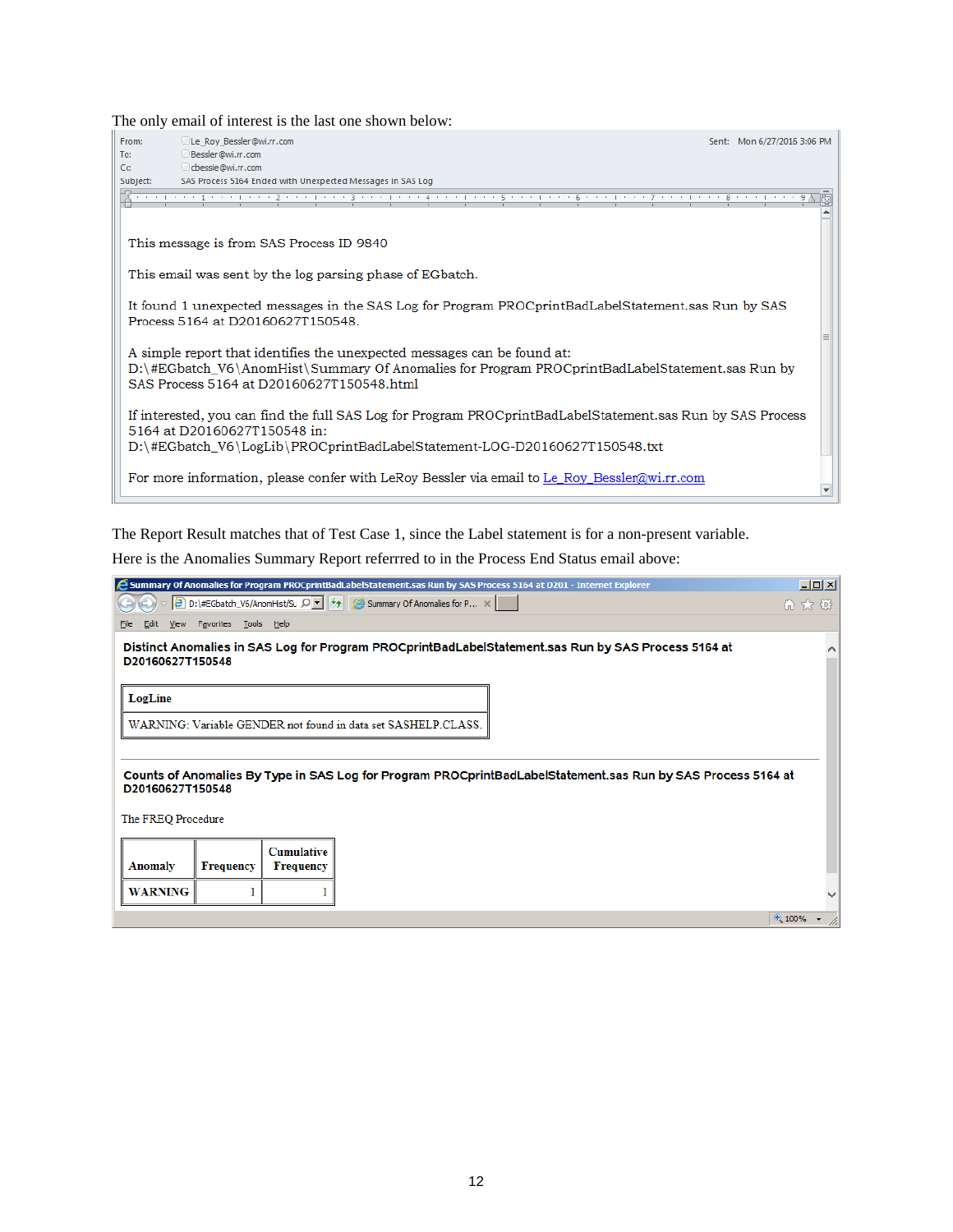### **Test Case 3. PROC PRINT Fails With A Bad FORMAT Statement**

Code:

```
options nocenter linesize=max pagesize=max;
ods noresults;
ods noproctitle;
ods _all_ close;
ods listing file="&FolderForRpt.\&RptFileName..txt";
title1 "Listing";
title2 "From Program &FolderForCode.\&CodeFileName";
title3 "Run by Process &sysjobid";
title4 "Using OPTIONS nocenter linesize=max pagesize=max";
title5 "This PROC PRINT will run, but with a WARNING message"; 
proc print data=sashelp.class;
format Sex 1.; /* The Sex variable is character, M or F */
run; 
ods listing close;
ods listing;
```
Macro Invocation in Enterprise Guide:

```
options spool;
options mprint mprintnest symbolgen mlogic;
options sasautos=("D:\#EGbatch_V6\MacLib" sasautos);
%EGbatch(CodeFolder=D:\#EGbatch_V6\PgmLib
,CodeFile=PROCprintBadFormatStatement
,LogFolder=D:\#EGbatch_V6\LogLib
,DefaultRptFolder=D:\#EGbatch_V6\PrintLib
,RptFolder=D:\#EGbatch_V6\RptLib
,RptName=PROCprintOfSASHELPdotCLASS
,InfraStructureFolder=D:\#EGbatch_V6\InfraStructure
,FolderForAnomalyHistory=D:\#EGbatch_V6\AnomHist
,DateTime=YES
,Notify='Bessler@wi.rr.com'
,FROMemail=Le_Roy_Bessler@wi.rr.com
,Sender=Le_Roy_Bessler@wi.rr.com
,CCemail='cbessie@wi.rr.com'
,BCCemail=
,SupportPerson=LeRoy Bessler
,SUPPORTemail=Le_Roy_Bessler@wi.rr.com);
```
Email InBox :

| Sent Items                  | = | $\left \left \right  \right $ $\left \right $ $\left \right $ $\left \right $ $\left \left  \right $ $\left \right $ $\left \right $ $\left \left  \right $ $\left \right $ $\left \left  \right $ $\left \left  \right  \right $ $\left \left  \right  \right $ $\left \left  \right $ $\left \left  \right  \right $ $\left \left  \right  \right $ $\left \left  \right $ $\left \left  \right  \right $ $\left \left  \right  \right $ $\left \left  \right  \right $ $\left \left  \$ |                          | Subject                                                    |     | Received              |  |
|-----------------------------|---|--------------------------------------------------------------------------------------------------------------------------------------------------------------------------------------------------------------------------------------------------------------------------------------------------------------------------------------------------------------------------------------------------------------------------------------------------------------------------------------------|--------------------------|------------------------------------------------------------|-----|-----------------------|--|
| a) Deleted Items (30)       |   |                                                                                                                                                                                                                                                                                                                                                                                                                                                                                            | Le Roy Bessler@wi.rr.com | SAS Process 9036 Ended with Unexpected Messages in SAS Log |     | Mon 6/27/2016 3:06 PM |  |
|                             |   |                                                                                                                                                                                                                                                                                                                                                                                                                                                                                            | Le Roy Bessler@wi.rr.com | <b>SAS Process 9036 Ended</b>                              |     | Mon 6/27/2016 3:06 PM |  |
| Inbox $(708)$<br>Drafts [2] |   |                                                                                                                                                                                                                                                                                                                                                                                                                                                                                            | Le Roy Bessler@wi.rr.com | <b>SAS Process 9036 Started</b>                            |     | Mon 6/27/2016 3:06 PM |  |
| Unread: 708<br>Items: 1.923 |   |                                                                                                                                                                                                                                                                                                                                                                                                                                                                                            |                          |                                                            | □ 图 | 10%                   |  |

The Report Result is an empty file, since PROC PRINT ended with an ERROR as reported in the Anomalies Summary Report referred to in the Process End Status email.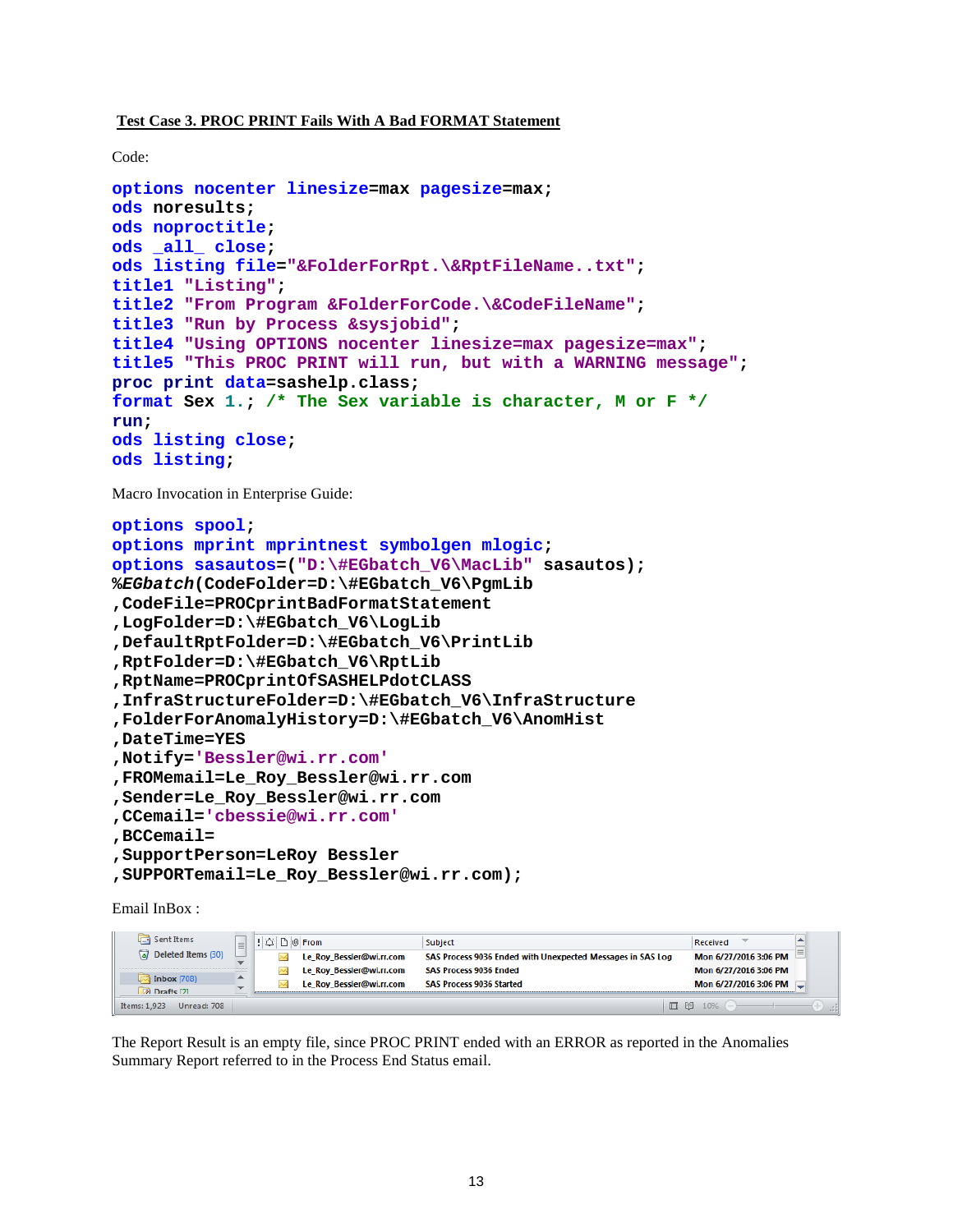### Here is the Anomalies Summary Report:

| E Summary Of Anomalies for Program PROCprintBadFormatStatement.sas Run by SAS Process 9036 at D20 - Internet Explorer                           | $\Box$ |
|-------------------------------------------------------------------------------------------------------------------------------------------------|--------|
| $\left \epsilon\right $ D:\#EGbatch_V6/AnomHist/Su $\Omega$ $\left \epsilon\right $ $\left \epsilon\right $ Summary Of Anomalies for P $\times$ | 价太好    |
| View Favorites Tools Help<br>Edit<br>File                                                                                                       |        |
| Distinct Anomalies in SAS Log for Program PROCprintBadFormatStatement.sas Run by SAS Process 9036 at<br>D20160627T150606                        |        |
| LogLine                                                                                                                                         |        |
| ERROR: You are trying to use the numeric format F with the character variable Sex in data set SASHELP.CLASS.                                    |        |
|                                                                                                                                                 |        |
| Counts of Anomalies By Type in SAS Log for Program PROCprintBadFormatStatement.sas Run by SAS Process 9036 at<br>D20160627T150606               |        |
| The FREQ Procedure                                                                                                                              |        |
| <b>Cumulative</b><br><b>Frequency</b><br>Anomaly<br><b>Frequency</b>                                                                            |        |
| <b>ERROR</b>                                                                                                                                    |        |
|                                                                                                                                                 | 4100%  |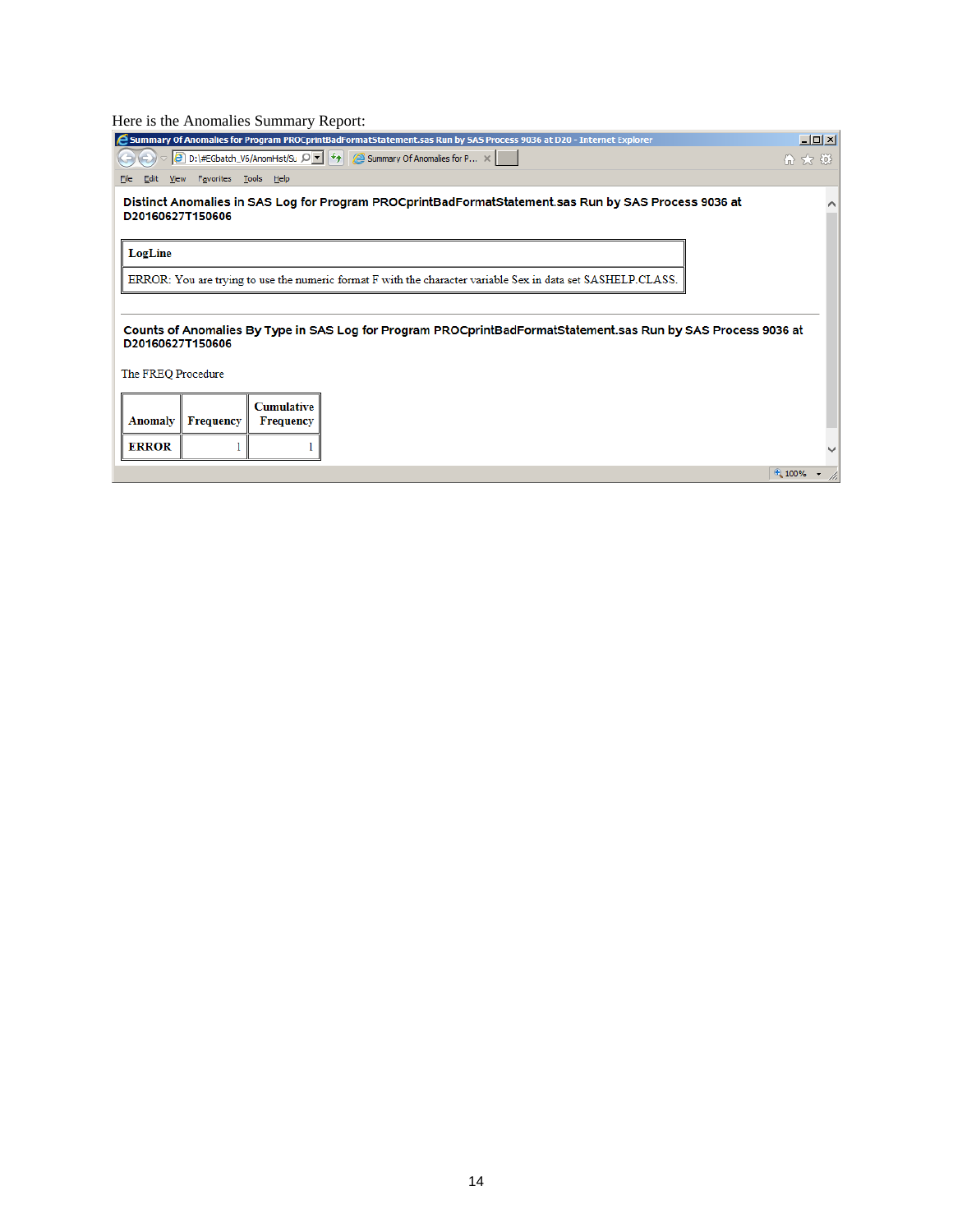**Test Case 4. PROC PRINT Fails With A Bad VAR Statement**

Code:

```
options nocenter linesize=max pagesize=max;
ods noresults;
ods noproctitle;
ods _all_ close;
ods listing file="&FolderForRpt.\&RptFileName..txt";
title1 "Listing";
title2 "From Program &FolderForCode.\&CodeFileName"; 
title3 "Run by Process &sysjobid";
title4 "Using OPTIONS nocenter linesize=max pagesize=max";
title5 "This PROC REPORT will fail, triggering an ERROR message"; 
proc print data=sashelp.class;
var Name Gender Age Height Weight; 
       /* Sex, not Gender, is in SASHELP.CLASS */
run; 
ods listing close;
ods listing;
```
Macro Invocation in Enterprise Guide:

Same as for Test Cases 1, 2, and 3, except **CodeFile=PROCprintBadVarStatement**

Report Result is an empty file, since PROC PRINT ended with an ERROR.

Here is the Anomalies Summary Report:

| Summary Of Anomalies for Program PROCprintBadVarStatement.sas Run by SAS Process 11076 at D2016 - Internet Explorer                                        | $-12X$ |
|------------------------------------------------------------------------------------------------------------------------------------------------------------|--------|
| $\left \mathcal{C}\right $ D:\#EGbatch_V6/AnomHist <sub>i</sub> $\mathcal{Q}$ $\left \mathcal{L}\right $ $\mathcal{L}$ Summary Of Anomalies for P $\times$ | 价 太 懲  |
| View Favorites Tools Help<br>Edit<br>File                                                                                                                  |        |
| Distinct Anomalies in SAS Log for Program PROCprintBadVarStatement sas Run by SAS Process 11076 at<br>D20160627T150619                                     |        |
| LogLine                                                                                                                                                    |        |
| ERROR: Variable GENDER not found.                                                                                                                          |        |
|                                                                                                                                                            |        |
| Counts of Anomalies By Type in SAS Log for Program PROCprintBadVarStatement.sas Run by SAS Process 11076 at<br>D20160627T150619                            |        |
| The FREQ Procedure                                                                                                                                         |        |
| <b>Cumulative</b>                                                                                                                                          |        |
| Anomaly<br><b>Frequency</b><br><b>Frequency</b>                                                                                                            |        |
| <b>ERROR</b>                                                                                                                                               |        |
|                                                                                                                                                            | 4100%  |

The Process End Status email is similar to that of Test Case 3.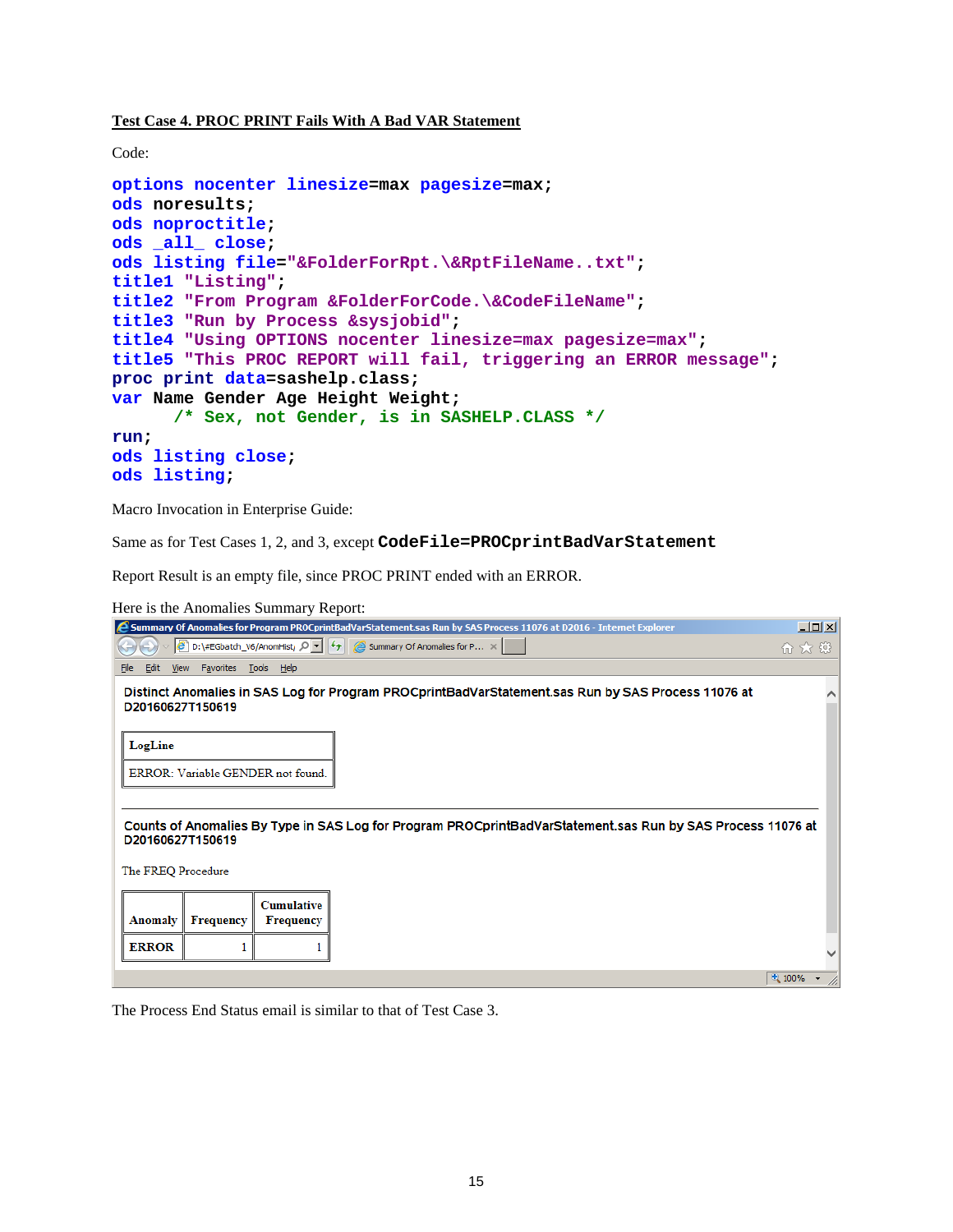#### **Test Case 5. Probably A Bad Merge**

Code (prepares fake two fake data sets, each with non-unique keys):

```
options nocenter linesize=max pagesize=max;
data work.MaleStudents_AgeHgt_1(drop=Sex);
set sashelp.class(keep=Name Sex Age Height);
if _N_ EQ 19 then Name = 'Alfred';
rename Age = Age1;
rename Height = Height1;
if Sex EQ 'F' then delete; run;
data work.MaleStudents_AgeHgt_2(drop=Sex);
set sashelp.class(keep=Name Sex Age Height);
if _N_ EQ 15 then Name = 'Alfred';
rename Age = Age2;
rename Height = Height2;
if Sex EQ 'F' then delete; run;
proc sort data=work.MaleStudents_AgeHgt_1; by Name; run;
proc sort data=work.MaleStudents_AgeHgt_2; by Name; run;
data work.MaleStudents_HgtWithAging;
merge work.MaleStudents_AgeHgt_1(in=EarlierAge) 
work.MaleStudents_AgeHgt_2(in=LaterAge);
by Name;
if EarlierAge and LaterAge; run;
```
Macro Invocation in Enterprise Guide:

```
options spool;
options mprint mprintnest symbolgen mlogic;
options sasautos=("D:\#EGbatch_V6\MacLib" sasautos);
%EGbatch(CodeFolder=D:\#EGbatch_V6\PgmLib
,CodeFile=ProbablyBadMerge
,LogFolder=D:\#EGbatch_V6\LogLib
,DefaultRptFolder=D:\#EGbatch_V6\PrintLib
,InfraStructureFolder=D:\#EGbatch_V6\InfraStructure
,FolderForAnomalyHistory=D:\#EGbatch_V6\AnomHist
,DateTime=YES
,Notify='Bessler@wi.rr.com'
,FROMemail=Le_Roy_Bessler@wi.rr.com
,Sender=Le_Roy_Bessler@wi.rr.com
,CCemail='cbessie@wi.rr.com'
,BCCemail=
,SupportPerson=LeRoy Bessler
,SUPPORTemail=Le_Roy_Bessler@wi.rr.com);
```
Email InBox (all three messages appear in sequence):

| $\Box$ Sent Items                   | $\left \left \right  \Delta \right $ $\Box$ $\left  \right $ From |                          | Subject                                                     |     | Received              |  |
|-------------------------------------|-------------------------------------------------------------------|--------------------------|-------------------------------------------------------------|-----|-----------------------|--|
| a) Deleted Items (30)               |                                                                   | Le Roy Bessler@wi.rr.com | SAS Process 10572 Ended with Unexpected Messages in SAS Log |     | Mon 6/27/2016 3:08 PM |  |
|                                     |                                                                   | Le Roy Bessler@wi.rr.com | <b>SAS Process 10572 Ended</b>                              |     | Mon 6/27/2016 3:08 PM |  |
| $\lambda$ Inbox (709)<br>Drafts [2] |                                                                   | Le Roy Bessler@wi.rr.com | <b>SAS Process 10572 Started</b>                            |     | Mon 6/27/2016 3:08 PM |  |
| Unread: 709<br>Items: 1.926         |                                                                   |                          |                                                             | □ ■ | $10%$ $(-)$           |  |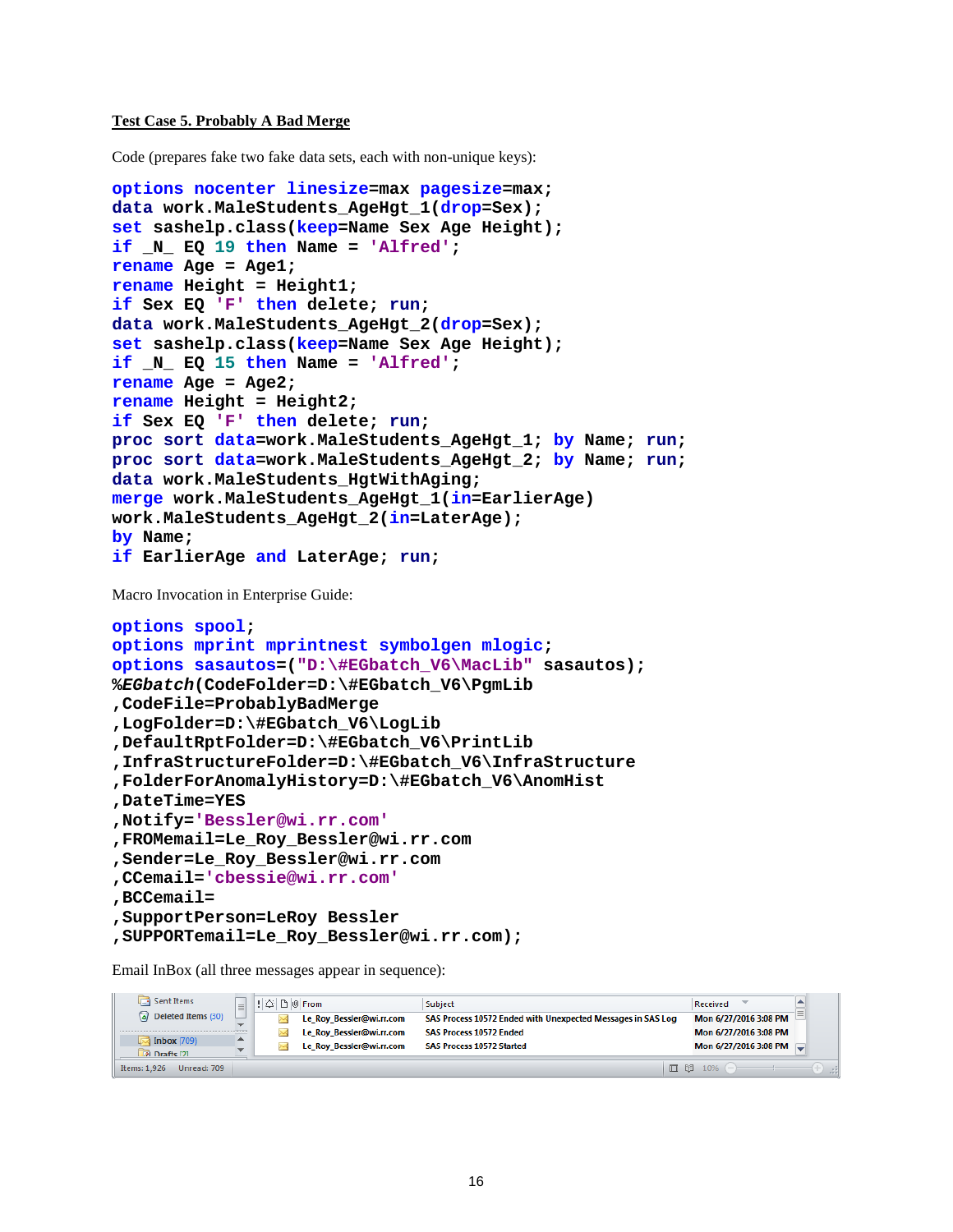Here is the Anomalies Summary Report:

| Summary Of Anomalies for Program ProbablyBadMerge.sas Run by SAS Process 10572 at D20160627T150 - Internet Explorer                                                |                  |                                       |                                                                                                     | $\Box$ D $\times$ |  |  |  |  |  |
|--------------------------------------------------------------------------------------------------------------------------------------------------------------------|------------------|---------------------------------------|-----------------------------------------------------------------------------------------------------|-------------------|--|--|--|--|--|
| $\left \mathcal{C}\right $ D:\#EGbatch_V6/AnomHist <sub>y</sub> $\Omega$ $\left \mathcal{L}\right $ $\left \mathcal{L}\right $ Summary Of Anomalies for P $\times$ |                  |                                       |                                                                                                     | 价 太 懲             |  |  |  |  |  |
| View Favorites Tools Help<br>Edit<br>File                                                                                                                          |                  |                                       |                                                                                                     |                   |  |  |  |  |  |
| Distinct Anomalies in SAS Log for Program ProbablyBadMerge.sas Run by SAS Process 10572 at D20160627T150736                                                        |                  |                                       |                                                                                                     |                   |  |  |  |  |  |
|                                                                                                                                                                    |                  |                                       |                                                                                                     |                   |  |  |  |  |  |
| LogLine                                                                                                                                                            |                  |                                       |                                                                                                     |                   |  |  |  |  |  |
| NOTE: MERGE statement has more than one data set with repeats of BY values.                                                                                        |                  |                                       |                                                                                                     |                   |  |  |  |  |  |
|                                                                                                                                                                    |                  |                                       |                                                                                                     |                   |  |  |  |  |  |
| D20160627T150736                                                                                                                                                   |                  |                                       | Counts of Anomalies By Type in SAS Log for Program ProbablyBadMerge.sas Run by SAS Process 10572 at |                   |  |  |  |  |  |
| The FREQ Procedure                                                                                                                                                 |                  |                                       |                                                                                                     |                   |  |  |  |  |  |
| Anomaly                                                                                                                                                            | <b>Frequency</b> | <b>Cumulative</b><br><b>Frequency</b> |                                                                                                     |                   |  |  |  |  |  |
| non-distinct keys both sides of merge?                                                                                                                             |                  |                                       |                                                                                                     |                   |  |  |  |  |  |
|                                                                                                                                                                    |                  |                                       | 4100%                                                                                               |                   |  |  |  |  |  |

Why a two-part report, rather than just a listing of ALL anomalies? Well, unlike the examples shown in this paper, anomalies of a particular type or types might occur multiple times. It's not worthwhile to list all of the "duplicates", but the summary is a guide for the process of actually browsing the SAS log to understand what's happening.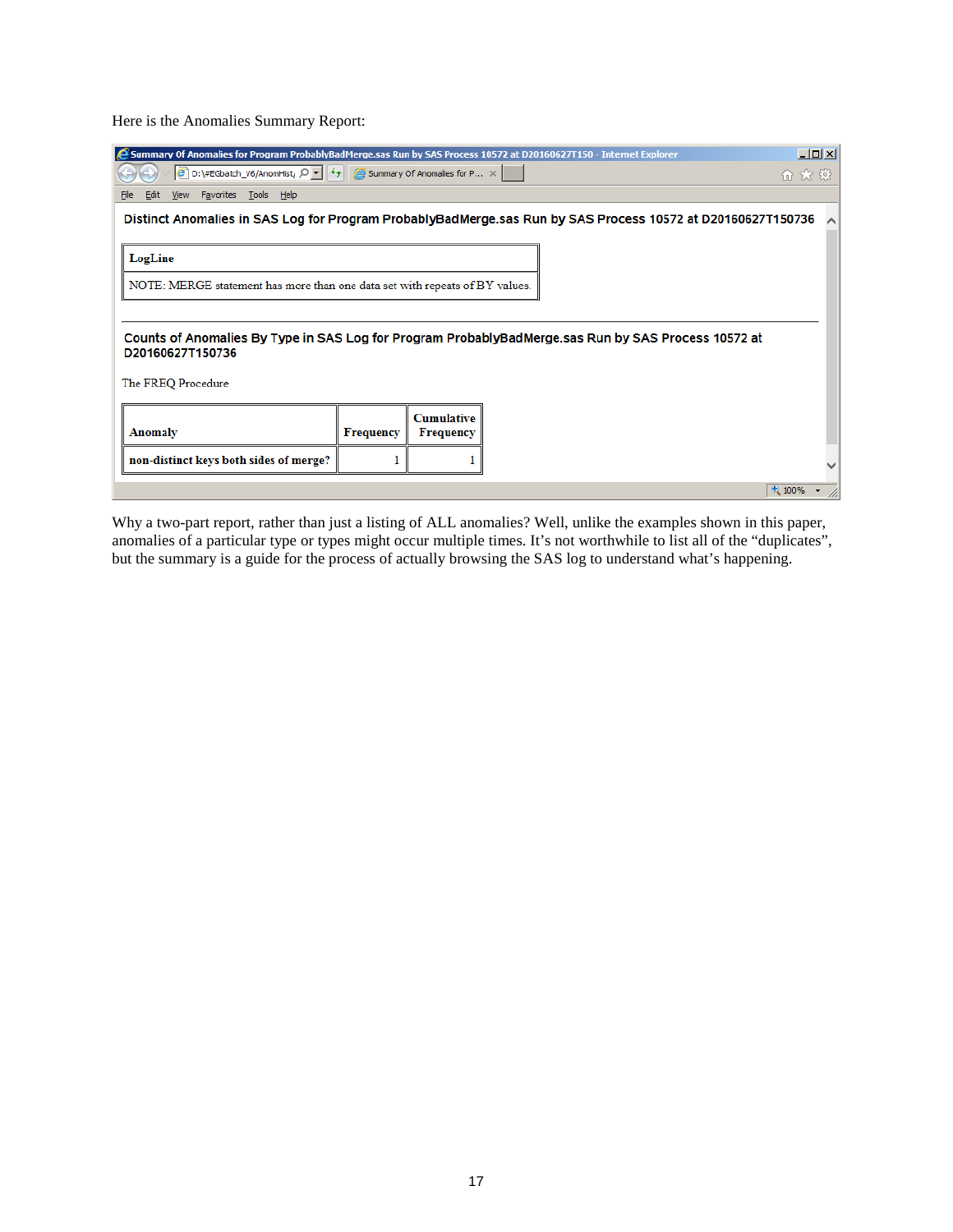### **Test Case 6. DATA Step with variable uninitialized (not uncommon before coding is complete and correct)**

Code:

```
options nocenter linesize=max pagesize=max;
data work.ClassButExtraVarUninitialized;
set sashelp.class;
label City="Student's City";
run;
```
Macro Invocation in Enterprise Guide:

Same as for Test Case 5, except **CodeFile=DATAstepWithVarUninitialized**

Email InBox (first message arrived last):

| $\Box$ Sent Items               | $\equiv$ | $\left \left \right  \right $ $\left \right $ $\left \right $ $\left \right $ $\left \left  \right $ $\left \right $ $\left \left  \right $ $\left \right $ $\left \left  \right $ $\left \left  \right  \right $ |                          | Subject                                                     | Received |                       |  |
|---------------------------------|----------|-------------------------------------------------------------------------------------------------------------------------------------------------------------------------------------------------------------------|--------------------------|-------------------------------------------------------------|----------|-----------------------|--|
| a) Deleted Items (30)           |          |                                                                                                                                                                                                                   | Le Roy Bessler@wi.rr.com | <b>SAS Process 10924 Started</b>                            |          | Mon 6/27/2016 3:08 PM |  |
|                                 |          |                                                                                                                                                                                                                   | Le Roy Bessler@wi.rr.com | SAS Process 10924 Ended with Unexpected Messages in SAS Log |          | Mon 6/27/2016 3:08 PM |  |
| $ $ Inbox $(709)$<br>Drafts [2] |          |                                                                                                                                                                                                                   | Le Roy Bessler@wi.rr.com | <b>SAS Process 10924 Ended</b>                              |          | Mon 6/27/2016 3:08 PM |  |
| Items: 1.926<br>Unread: 709     |          |                                                                                                                                                                                                                   |                          | □ 图                                                         | 10%      |                       |  |

Here is the Anomalies Summary Report:

| Summary Of Anomalies for Program DATAstepWithVarUninitialized.sas Run by SAS Process 10924 at D - Internet Explorer                 |                  |                                       |                                                                                                                                                           |       |  |  |
|-------------------------------------------------------------------------------------------------------------------------------------|------------------|---------------------------------------|-----------------------------------------------------------------------------------------------------------------------------------------------------------|-------|--|--|
|                                                                                                                                     |                  |                                       | $\left \epsilon\right $ D:\#EGbatch_V6/AnomHist <sub>i</sub> $\Omega$ $\left \epsilon\right $ $\left \epsilon\right $ Summary Of Anomalies for P $\times$ | 价大街   |  |  |
| View Favorites Tools Help<br>Edit<br>Eile                                                                                           |                  |                                       |                                                                                                                                                           |       |  |  |
| D20160627T150756                                                                                                                    |                  |                                       | Distinct Anomalies in SAS Log for Program DATAstepWithVarUninitialized.sas Run by SAS Process 10924 at                                                    |       |  |  |
| LogLine                                                                                                                             |                  |                                       |                                                                                                                                                           |       |  |  |
| NOTE: Variable City is uninitialized.                                                                                               |                  |                                       |                                                                                                                                                           |       |  |  |
| Counts of Anomalies By Type in SAS Log for Program DATAstepWithVarUninitialized.sas Run by SAS Process 10924<br>at D20160627T150756 |                  |                                       |                                                                                                                                                           |       |  |  |
| The FREQ Procedure                                                                                                                  |                  |                                       |                                                                                                                                                           |       |  |  |
| <b>Anomaly</b>                                                                                                                      | <b>Frequency</b> | <b>Cumulative</b><br><b>Frequency</b> |                                                                                                                                                           |       |  |  |
| var(s) uninitialized                                                                                                                |                  |                                       |                                                                                                                                                           |       |  |  |
|                                                                                                                                     |                  |                                       |                                                                                                                                                           | 4100% |  |  |

Sometimes code, usually through oversight, contains a leftover reference to a never used variable, as in the case of this fake example, or a no longer used variable Even if the leftover reference has no harmful effect on execution of the program, it is always best practice to have finished code with no stray irrelevant leftovers creating potentially confusing messages in the log.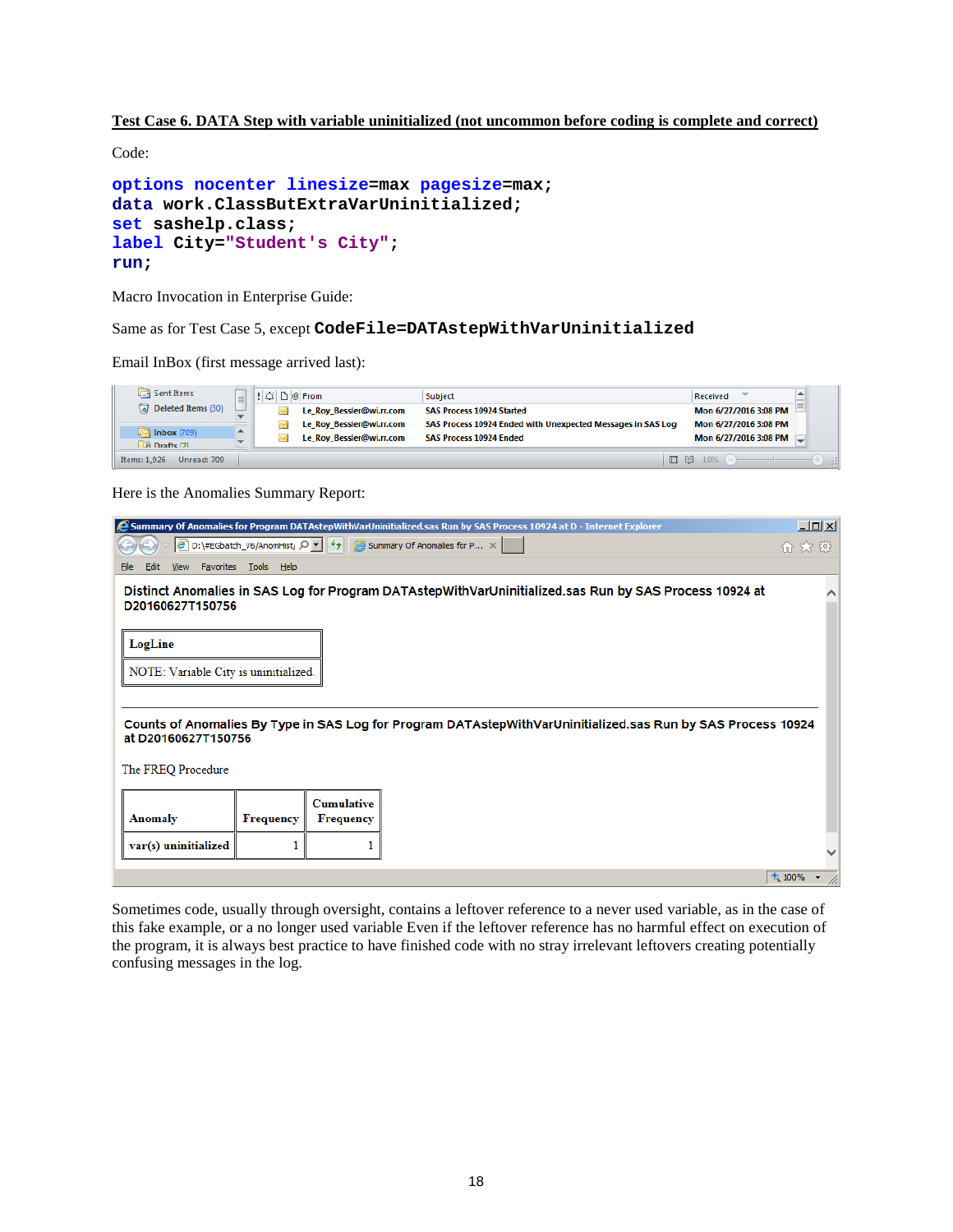### **Test Case 7. DATA Step with variable not referenced (not uncommon before coding is complete and correct)**

Code:

```
options nocenter linesize=max pagesize=max;
data work.ClassButNonVarCannotBeKept
(keep=Name Sex Age Height Weight School);
set sashelp.class;
run;
```
Macro Invocation in Enterprise Guide:

Same as for Test Case 5, except ,**CodeFile=DATAstepWithVarNeverReferenced**

Email InBox (first and second message appear in reverse order):

| n∽d πinnox (10⊼0)<br>$\Box$ Sent Items | 를 | !   ∆   ∆   D   0 From |                          | Subject                                                    |     | Received              |  |
|----------------------------------------|---|------------------------|--------------------------|------------------------------------------------------------|-----|-----------------------|--|
| a) Deleted Items (30)                  |   |                        | Le Roy Bessler@wi.rr.com | SAS Process 8920 Ended with Unexpected Messages in SAS Log |     | Mon 6/27/2016 3:08 PM |  |
|                                        |   |                        | Le Roy Bessler@wi.rr.com | <b>SAS Process 8920 Ended</b>                              |     | Mon 6/27/2016 3:08 PM |  |
| 4 Le Roy Bessler@wi.rr.com             |   |                        | Le_Roy_Bessler@wi.rr.com | <b>SAS Process 8920 Started</b>                            |     | Mon 6/27/2016 3:08 PM |  |
| Unread: 709<br>Items: 1.926            |   |                        |                          |                                                            | □ 图 | 10%                   |  |

Here is the Anomalies Summary Report:

| Summary Of Anomalies for Program DATAstepWithVarNeverReferenced.sas Run by SAS Process 8920 at - Internet Explorer<br>$\Box$ D $\Box$ $\times$                       |                  |                                       |  |       |  |  |
|----------------------------------------------------------------------------------------------------------------------------------------------------------------------|------------------|---------------------------------------|--|-------|--|--|
| $\left \mathcal{C}\right $ D:\#EGbatch_V6/AnomHi $\left \mathcal{D}\right $ $\left \leftarrow\right $ $\left \mathcal{C}\right $ Summary Of Anomalies for P $\times$ |                  |                                       |  |       |  |  |
| View Favorites Tools Help<br>Edit<br>File                                                                                                                            |                  |                                       |  |       |  |  |
| Distinct Anomalies in SAS Log for Program DATAstepWithVarNeverReferenced.sas Run by SAS Process 8920 at $\sim$<br>D20160627T150817                                   |                  |                                       |  |       |  |  |
| LogLine                                                                                                                                                              |                  |                                       |  |       |  |  |
| WARNING: The variable School in the DROP, KEEP, or RENAME list has never been referenced.                                                                            |                  |                                       |  |       |  |  |
|                                                                                                                                                                      |                  |                                       |  |       |  |  |
| Counts of Anomalies By Type in SAS Log for Program DATAstepWithVarNeverReferenced.sas Run by SAS<br>Process 8920 at D20160627T150817                                 |                  |                                       |  |       |  |  |
| The FREQ Procedure                                                                                                                                                   |                  |                                       |  |       |  |  |
| Anomaly                                                                                                                                                              | <b>Frequency</b> | <b>Cumulative</b><br><b>Frequency</b> |  |       |  |  |
| some variable was never referenced                                                                                                                                   |                  |                                       |  |       |  |  |
|                                                                                                                                                                      |                  |                                       |  | 4100% |  |  |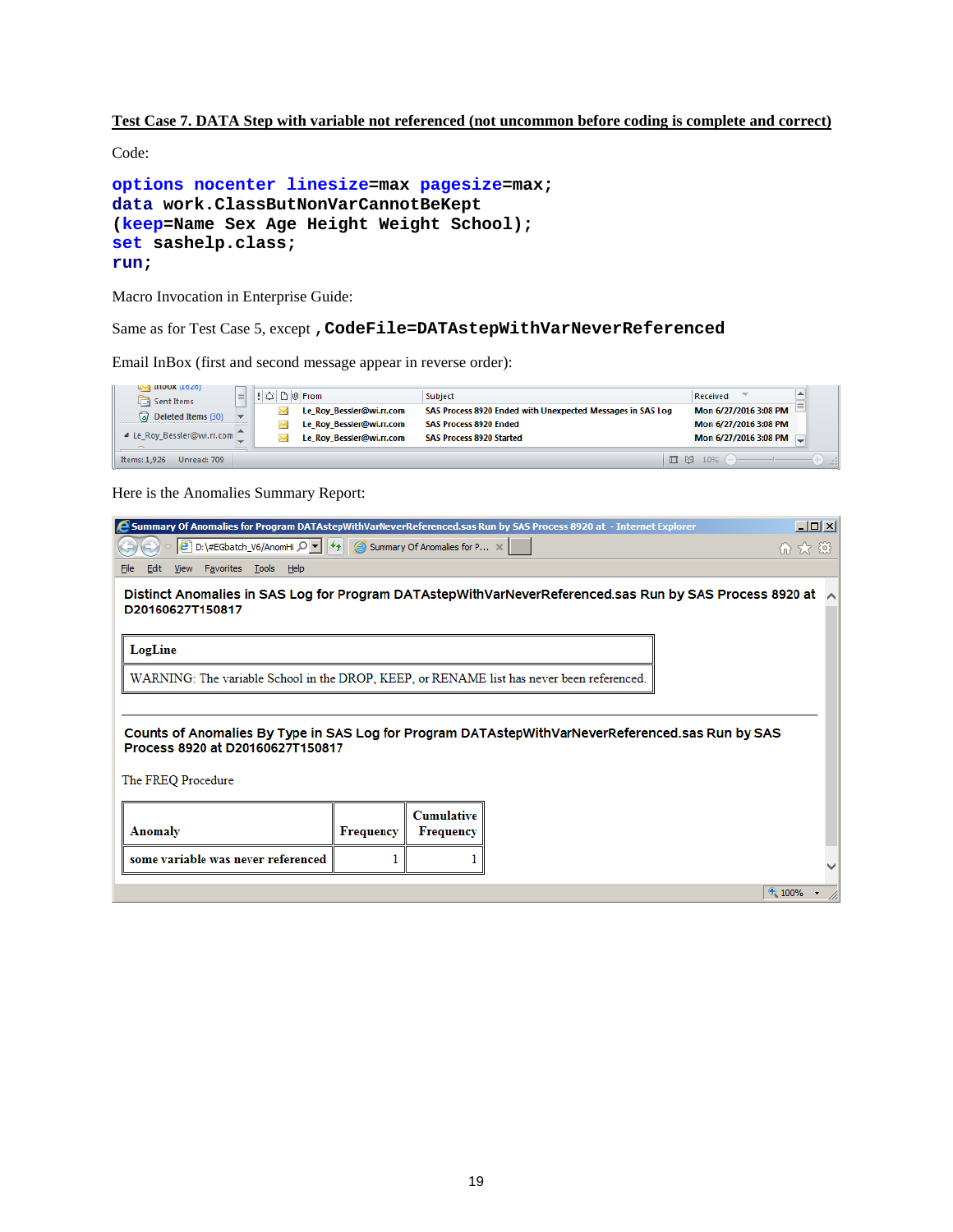**Test Case 8. Using the tool with minimal parameters assigned.**

```
Code:
data work.ToPROCprint;
length line $ 6;
line = 'Hello,'; output;
line = 'SAS'; output;
line = 'Users!'; output;
run;
title;
options nocenter nodate nonumber;
proc print data=work.ToPROCprint noobs;
label line='Greeting';
run;
Macro Invocation in Enterprise Guide:
options spool; /* prevents possibly incomplete SAS log */
options mprint mprintnest; /* recommended */
options symbolgen mlogic; /* optional */
options sasautos=("D:\#EGbatch\MacLib" sasautos);
%EGbatch(
CodeFolder=D:\#EGbatch_V6\PgmLib
,CodeFile=Hello_SAS_Users /* this filename must have extension
                               .sas and must be in CodeFolder */
,LogFolder=D:\#EGbatch_V6\LogLib
,DefaultRptFolder=D:\#EGbatch_V6\PrintLib /* important for Case 8 */
,InfraStructureFolder=D:\#EGbatch_V6\InfraStructure
,FolderForAnomalyHistory=D:\#EGbatch_V6\AnomHist
,Notify='Bessler@wi.rr.com'
,FROMemail=Le_Roy_Bessler@wi.rr.com /* This email address can be
                       ANY valid email address that belongs to anyone. 
                      Spoofing could get you in trouble, however. */
```
**);**

Email InBox (second and third messages appear in reverse order):

| <b>Izcati xuunii</b> pol<br>$\Box$ Sent Items | $\equiv$                      | ! ∆   D   0 From |                                                      | Subject                                                                                                               | Received               |     |
|-----------------------------------------------|-------------------------------|------------------|------------------------------------------------------|-----------------------------------------------------------------------------------------------------------------------|------------------------|-----|
| $\sqrt{a}$ Deleted Items (30)                 | $\sim$                        |                  | Le Roy Bessler@wi.rr.com                             | <b>SAS Process 4116 Ended</b><br>SAS Process 4116 Ended with No Unexpected Messages in SAS Log Tue 6/28/2016 11:29 AM | Tue 6/28/2016 11:29 AM |     |
| $i$ Inbox $(713)$<br>Drafts [2]               | ∸<br>$\overline{\phantom{a}}$ |                  | Le Roy Bessler@wi.rr.com<br>Le Roy Bessler@wi.rr.com | <b>SAS Process 4116 Started</b>                                                                                       | Tue 6/28/2016 11:29 AM |     |
| Unread: 713<br>Items: 1.930                   |                               |                  |                                                      | □ 图                                                                                                                   | 10%                    | иŘ. |

There is NO Anomalies Summary Report since there were No Unexpected Messages. Here is the report output that is routed to the DefaultRptFolder:

| Hello_SAS_Users-PRINT - Notepad                                            |      |  |  |  |  |
|----------------------------------------------------------------------------|------|--|--|--|--|
| File Edit Format View Help                                                 |      |  |  |  |  |
| Greeting                                                                   |      |  |  |  |  |
| $\left  \begin{array}{c} \text{Hello} , \\ \text{SAS} \end{array} \right $ |      |  |  |  |  |
|                                                                            |      |  |  |  |  |
| Users!                                                                     | $-1$ |  |  |  |  |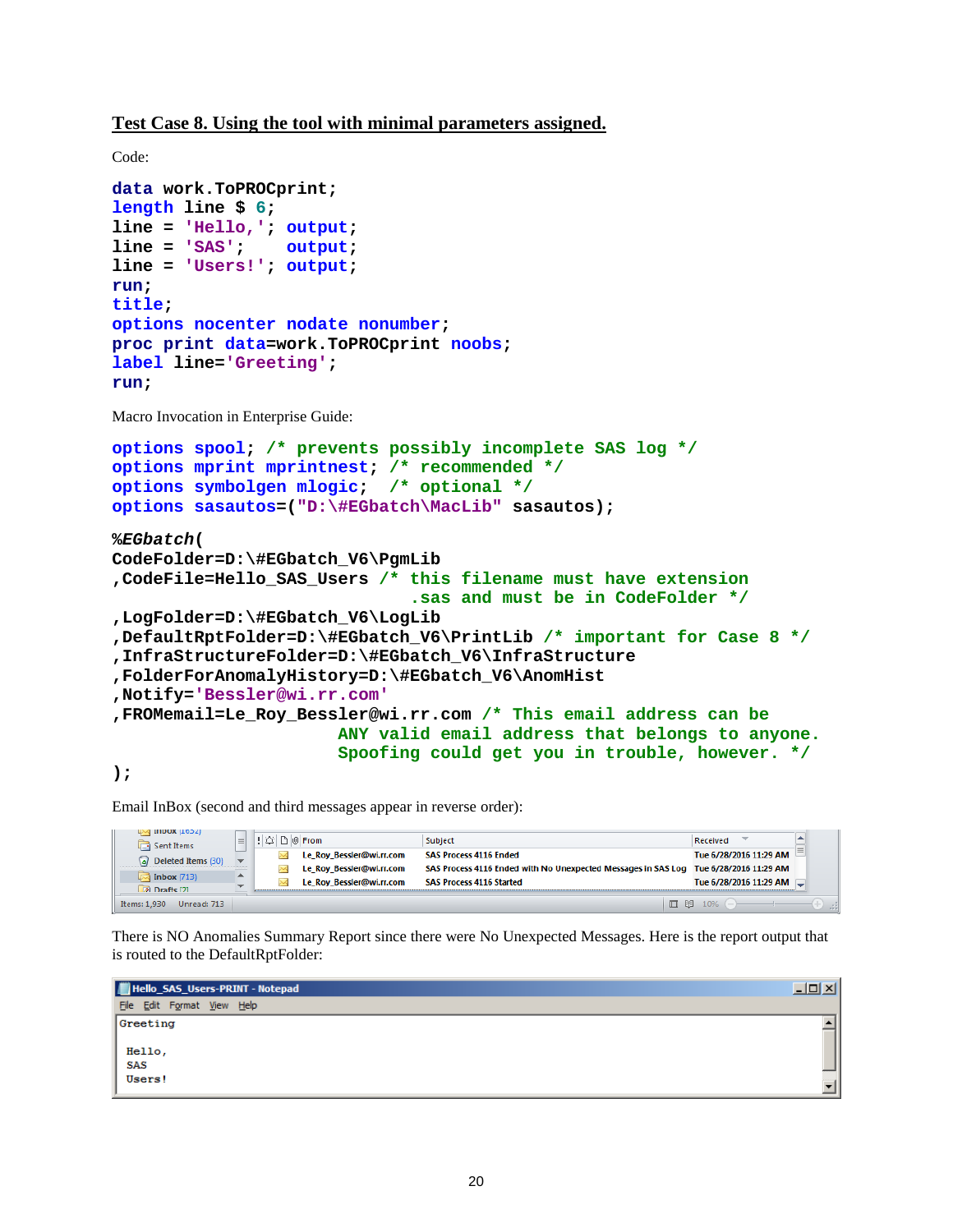## **Using SAS to Monitor SAS Users and Processes**

Rather than extend this already long paper with excerpts from prior work, I simply suggest that you investigate References 1, 2, and 3. These tools filled a void not addressed by tools from SAS Institute.

### **Conclusion**

EGbatch, which has also has benefits for users of PC SAS, gets the processing of your code submitted from Enterprise Guide out of the dark. You can browse the SAS log on disk while your program is running, rather than being mystified about why it's running so long and wondering what it is happening. And the job run helpfully sends you Start, End, and End Status emails, with program name (in the email body) and the SAS Process ID being identified. If, due to what you learn by inspection of the SAS log on disk for a running job, or for any other reason, you wish to prematurely end your job, the TerminateProcess macro gives you that power. To be able to identify which SAS process to terminate (you will have the EG session active that launched the codefile with EGbatch, and an EG session from which to submit Terminate Process. You use ShowProcessID in each at start of EG session to self-identify, and DisplayAllMySASprocesses to identify the process ID for your running CodeFile.

With its automatic parsing of the SAS log, use of EGbatch can accelerate development by directly disclosing where any problems might be in the code. Any suggestions for improving the parsing are welcome.

### **References**

- 1. Bessler, LeRoy. "Using SAS to Manage, Monitor, and Control the SAS BI Server: User-Developed Custom Tools for the SAS Server Administrator, User, or Manager", *Proceedings of the SAS Global Forum 2009 Conference*. Find it on the web at http://support.sas.com/resources/papers/proceedings09/274-2009.pdf
- 2. Bessler, LeRoy. "More Ways to Use SAS to Manage, Monitor, and Control SAS or the SAS BI Server: Tools for the SAS User, Server Administrator, or Manager", *Proceedings of the SAS Global Forum 2010 Conference*. Find it on the web at http://support.sas.com/resources/papers/proceedings10/279-2010.pdf
- 3. Bessler, LeRoy and Andruskevitch, Victor. "Using SAS to Manage, Monitor, and Control the SAS BI Server: User-Developed Custom Tools for the SAS Server Administrator, User, or Manager", *Proceedings of the SAS Global Forum 2012 Conference*. Find it on the web at http://support.sas.com/resources/papers/proceedings12/356-2012.pdf

## **Contact Information, Etc**.

Your comments, questions, and suggestions for improvements or enhancements are welcome.

LeRoy Bessler PhD Ancora Imparo Le Roy Bessler@wi.rr.com (I am still learning) Strong Smart Systems™ Visual Data Insights™ Mequon, Wisconsin, USA

Bessler Consulting and Research — Michelangelo, on his  $87<sup>th</sup>$  birthday

A SAS user since 1978, Dr. LeRoy Bessler has shared his knowledge and experience with other users at conferences throughout the USA and in Montreal, London, Heidelberg, and Dublin. Though a SAS generalist with long experience in Base SAS, SAS macro language, and SAS tools for access to non-SAS data, his special interests include creation of unique tools to support the SAS BI server and its users, communication-effective visual communication and reporting, web information delivery, highly formatted Excel reporting, SAS/GRAPH, ODS, and Software-Intelligent Application Development for Reliability, Reusability, Extendibility, Maintainability, and Flexibility. If interested, send him an email request for an index to all of his SAS papers, presentations, and VIEWS Newsletter articles that are available via the internet.

SAS, SAS Enterprise Guide, and all other SAS Institute Inc. product or service names are registered trademarks or trademarks of SAS Institute Inc. in the USA and other countries. ® indicates USA registration. Other brand and product names are registered trademarks or trademarks of their respective companies. Strong Smart Systems and Visual Data Insights are trademarks of LeRoy Bessler PhD.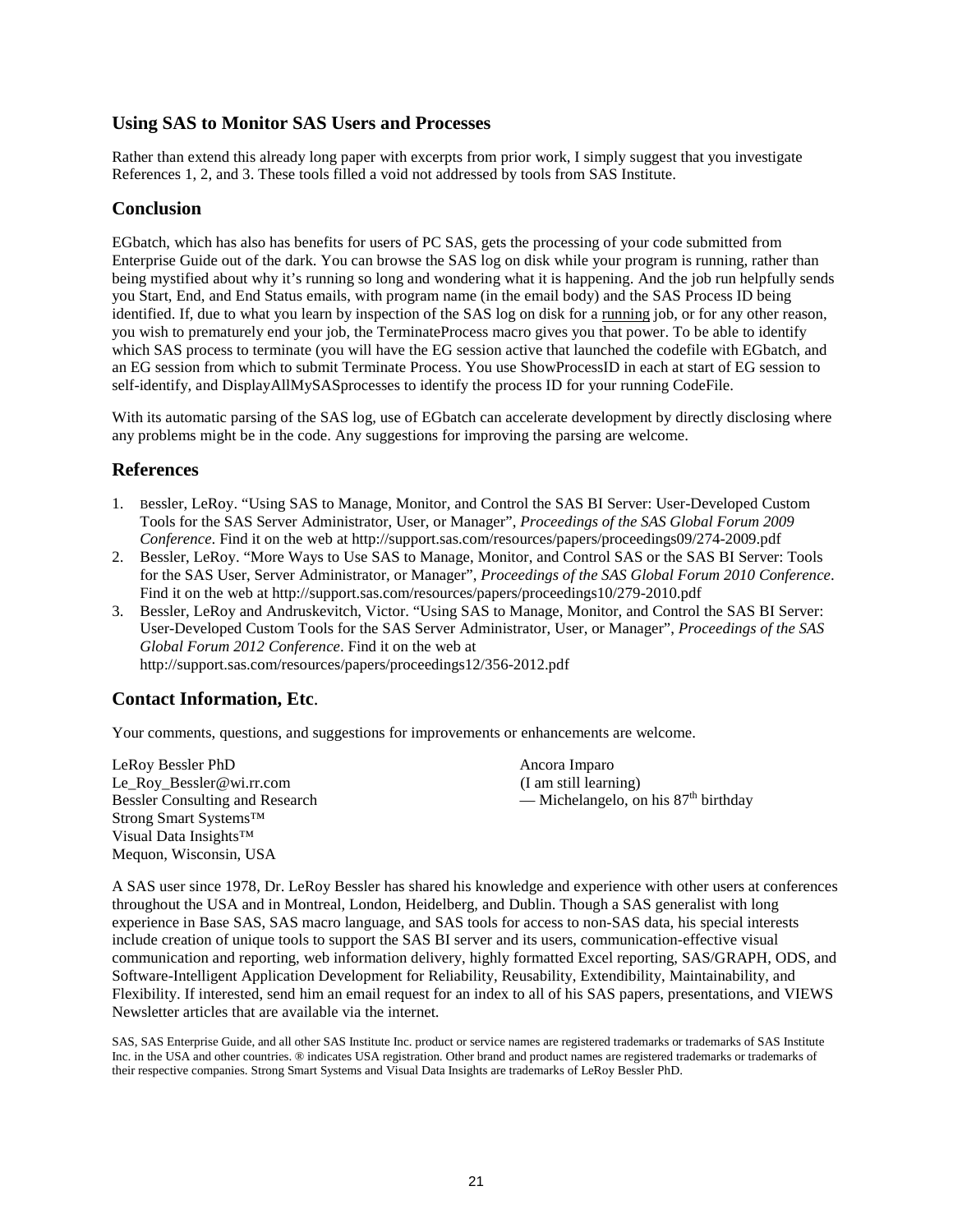### **Appendix 1.**

### **EGbatch Macro**

**/\* Run this macro from PC SAS or from Enterprise Guide. At the start of either session, run the ShowProcessID macro to be able to distinguish its SAS process from that the program that you will launch. To see ALL SAS processes that you might have running at any time, run the DisplayAllMySASprocesses macro. \*/**

**/\* This macro has been tested, but not every possible combination of macro parameter assignments. Also, the values assigned to macro parameters are NOT edited. The macro assumes that you will use it correctly. If you discover any coding errors, or can provide any coding improvements, kindly share that information with the author. \*/**

**/\* If you run the macro with DATETIME=YES (the default), you will accumulate datetimestamped files in LogFolder, InfrastructureFolder, FolderForAnomalyHistory, RptFolder, and possibly DefaultRptFolder. Suppressing accumulation of certain infrastructure files can be accomplished by uncommenting a pair of delete statements in the macro. In the unlikely event that you are running the same program in two or more sessions concurrently, you should use DateTime=YES. \*/**

**/\* If you have questions about this macro, or if you wish to receive future updates, please notify the author via email. \*/**

```
%macro EGbatch (
exe=%str(C:\Program Files\SASHome\SASFoundation\9.4\sas.exe) /* adjust 
this to suit the machine where SAS is running and your SAS version */
,CodeFolder= /* mandatory */
,CodeFile= /* mandatory */
,LogFolder= /* mandatory */
,DefaultRptFolder= /* mandatory
                        If a PROC creates report output,
                       and you have not packaged that output
                        with ODS in the CodeFile,
                        a txt file is written to this folder. */
,RptFolder= /* optional, useful to specify
                  an application-specific report folder */
,RptName= /* if omitted, default is CodeFile */
,InfraStructureFolder= /* mandatory */
,FolderForAnomalyHistory= /* mandatory 
                                also contains SAS logs from parsing 
                               the CodeFile run SAS logs */
,DateTime=NO /* If YES, things will acccumulate, 
                     and you will need to do clean-up from time to time.
                    With NO, you will not be able to save old runs, 
                    and distinguish them from one another.
                    What could have been datetimestamped
will get overwritten with each run. */<br>Notify= \frac{1}{2} \frac{1}{2} mandatory */
Notify= /* mandatory */<br>Reformatilary top CCemail= /* optional */
,CCemail= /* optional */
                 /* optional */
/* SAS verifies the validity of any outbound email addresses used */
,FROMemail= /* mandatory 
                     This email address can be
                    ANY valid email address that belongs to anyone.
```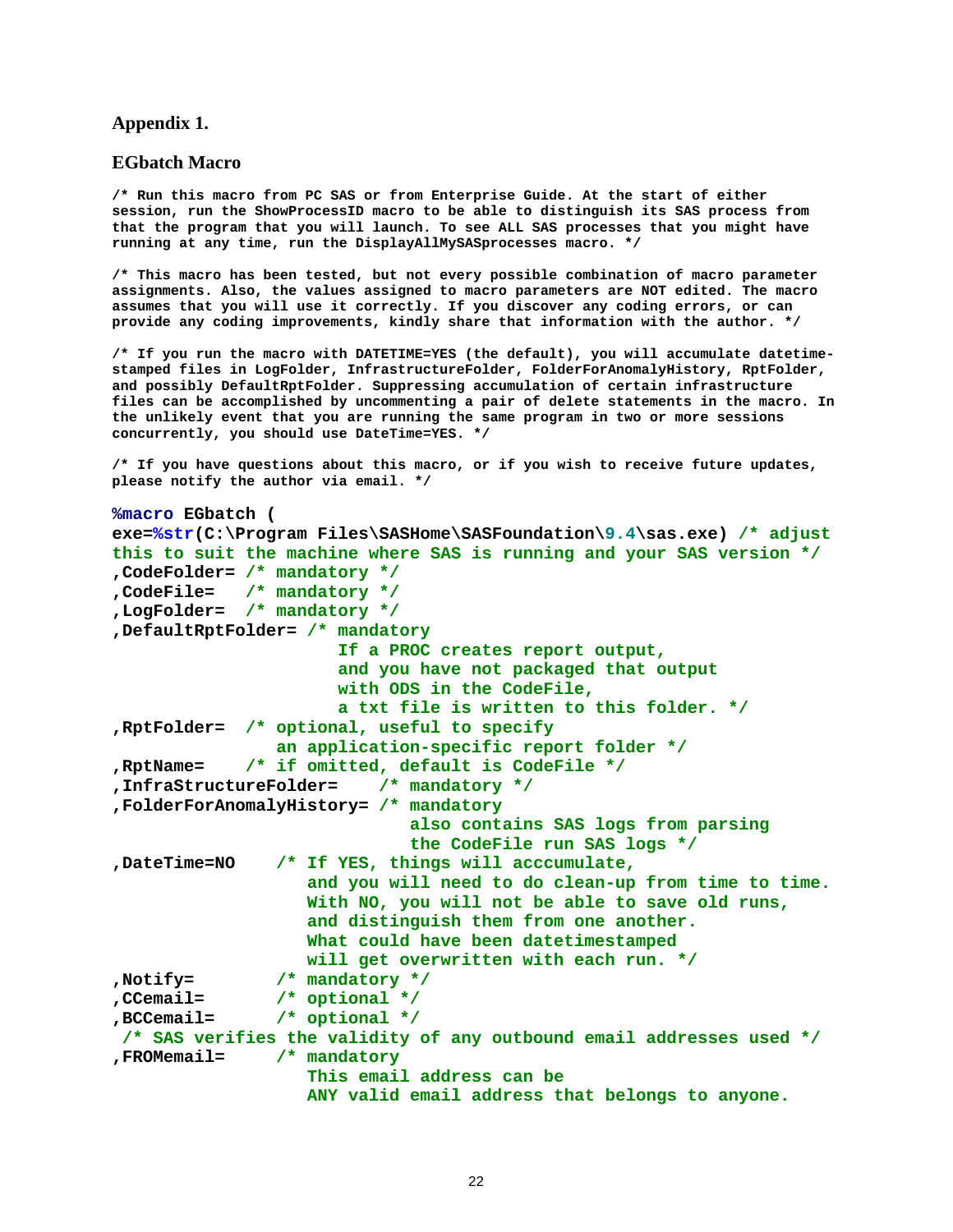```
 Spoofing could get you in trouble, however. */
,SupportPerson= /* optional */
,SUPPORTemail= /* optional, 
                    but used only if SuppportPerson is non-null */
);
 /* In the list of invocation macro variables above,
     assign as many defaults as possible
     for all of those that will always be the same.
     Then your invocation of the macro
     only needs to specify the ones that vary. */
*******************************************************************;
* Macro: EGbatch.sas *;
* Created: 28 June 2016 *;
* Author: LeRoy Bessler PhD *;
* Firm: Bessler Consulting and Research *;
* Email: Le_Roy_Bessler@wi.rr.com *;
* Comments: *;
* Updated On: *;
* Updated By: *:
* Reason: *;
*******************************************************************;
%macro PassContext;
data _null_;
length line $ 256;
file "&InfrastructureFolder.\GetContext.sas" lrecl=256;
line = '%let CodeFileName = ' || "&CodeFile..sas" || ";";
put line $256.;
line = '%let FolderForCode = ' || "&CodeFolder" || ";";
put line $256.;
line = '%let FolderForRpt = ' || "&RptFolder" ||";";
put line $256.;
line = '%let RptFileName = '
%if %length(&RptName) NE 0 %then %do; 
                                || "&RptName"
%end;
%else %do;
                                || "&CodeFile"
%end; 
%if &DateTime EQ YES %then %do;
                                || "-&DT"
%end;
                                ||";";
put line $256.;
run;
%mend PassContext;
%macro JobMsg(StartOrEnd=);
```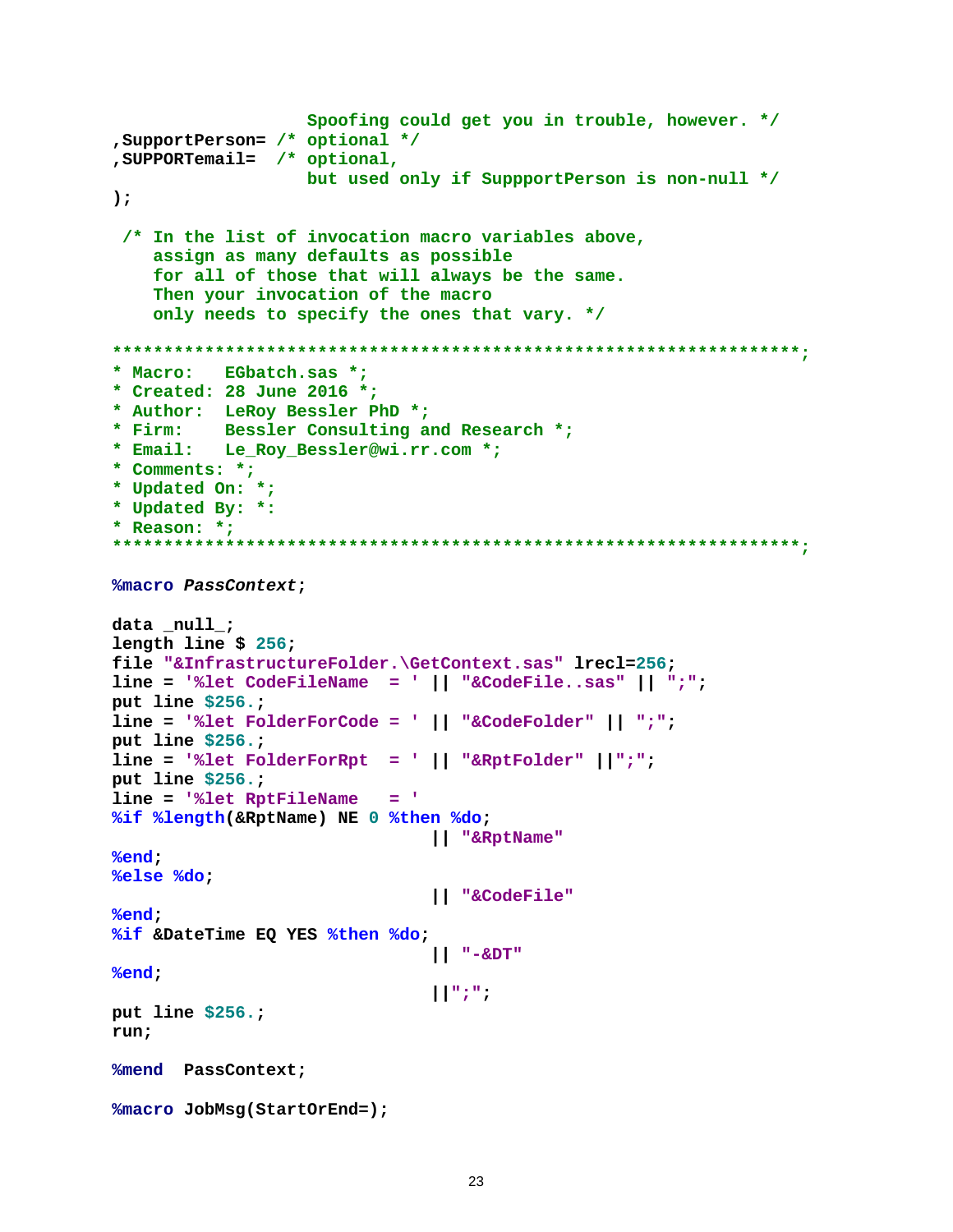```
data _null_;
length line $ 256;
file "&InfrastructureFolder.\Job&StartOrEnd..sas" lrecl=256;
line = 'FILENAME SASMAIL EMAIL' ||
' TO="' || &Notify || /* allow multiple email addresses */
             '" FROM="' || "&FROMemail" ||
'" SENDER="' || "&FROMemail" ||
'" SUBJECT="SAS Process ' || '&sysjobid' ||
" &StartOrEnd.ed" || '";';
put line $256.;
line = 'data _null_;';
put line $256.;
line = 'file SASMAIL;';
put line $256.;
line = "put 'For Code: " || "&Code.';";
put line $256.;
line = 'run;';
put line $256.;
run;
%mend JobMsg;
%macro StorePIDforStatusEmail;
data _null_;
length line $ 256 /* PID $ 16 */ InfrastructureFolder $ 128;
file "&InfrastructureFolder.\StorePIDforStatusEmail.sas" lrecl=256;
InfrastructureFolder = "&InfrastructureFolder";
line = 'libname StorePID "' || trim(left(InfrastructureFolder)) || 
'\StoreProcessIDs";';
put line $256.;
line = "data StorePID.PID_&DT;";
put line $256.;
line = 'PID = "' || '&sysjobid' || '";';
put line $256.;
line = 'run;';
put line $256.;
run;
%mend StorePIDforStatusEmail;
%global Program;
%let Program = &CodeFile..sas;
%put Program is &Program;
%global DT;
libname StorePID "&InfrastructureFolder.\StoreProcessIDs";
data _null_;
length DateTime $ 16 Time $ 6;
```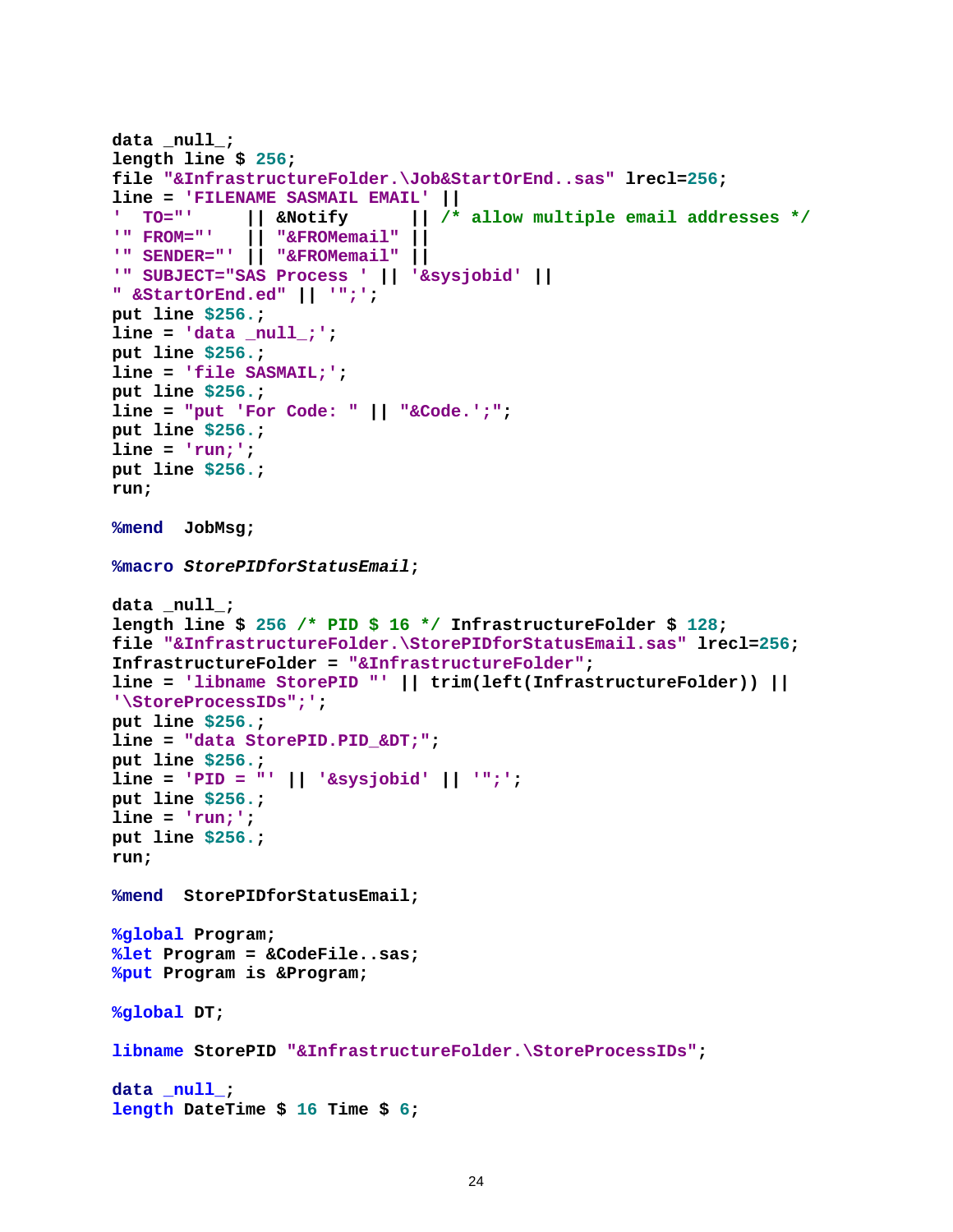```
Time = trim(left(compress(put(time(),time8.),':')));
\textbf{if length}(\texttt{Time}) EQ 5 then Time = '0' || left(Time);
DateTime = 'D' || 
trim(left(put(today(),yymmddn8.))) ||
 'T' || Time;
call symput('DT',DateTime);
run;
%let Code = &CodeFolder.\&CodeFile..sas;
%let DateTime = %upcase(&DateTime);
%let Work = %substr(%sysfunc(pathname(work)),1,
   %eval(%index(%sysfunc(pathname(work)),_) - 2));
%if &DateTime EQ YES 
%then %let FileSuffix = -&DT;
%else %let FileSuffix = %str();
%let Bat = &InfrastructureFolder.\&CodeFile.-BAT&FileSuffix..bat; 
%let Run = &InfrastructureFolder.\&CodeFile.-RUN&FileSuffix..sas; 
%let ApplPgmLog = &LogFolder.\&CodeFile.-LOG&FileSuffix..txt;
%let DefaultRpt =
            &DefaultRptFolder.\&CodeFile.-PRINT&FileSuffix..txt;
%global SASlogToBeParsed;
%let SASlogToBeParsed = &ApplPgmLog;
%put SASlogToBeParsed is &SASlogToBeParsed;
%JobMsg(StartOrEnd=Start);
%StorePIDforStatusEmail;
%JobMsg(StartOrEnd=End);
%PassContext;
filename concat2
(
"&InfrastructureFolder.\JobStart.sas"
"&InfrastructureFolder.\StorePIDforStatusEmail.sas"
"&InfrastructureFolder.\GetContext.sas"
"&Code"
"&InfrastructureFolder.\JobEnd.sas"
); 
data _null_; 
infile concat2; input; 
file "&Run"; put _infile_; 
run;
options noxwait noxsync;
* x "del &InfrastructureFolder.\JobStart.sas";
* x "del &InfrastructureFolder.\JobEnd.sas"; 
   /* Not important to delete. They get overwritten with every run. */
```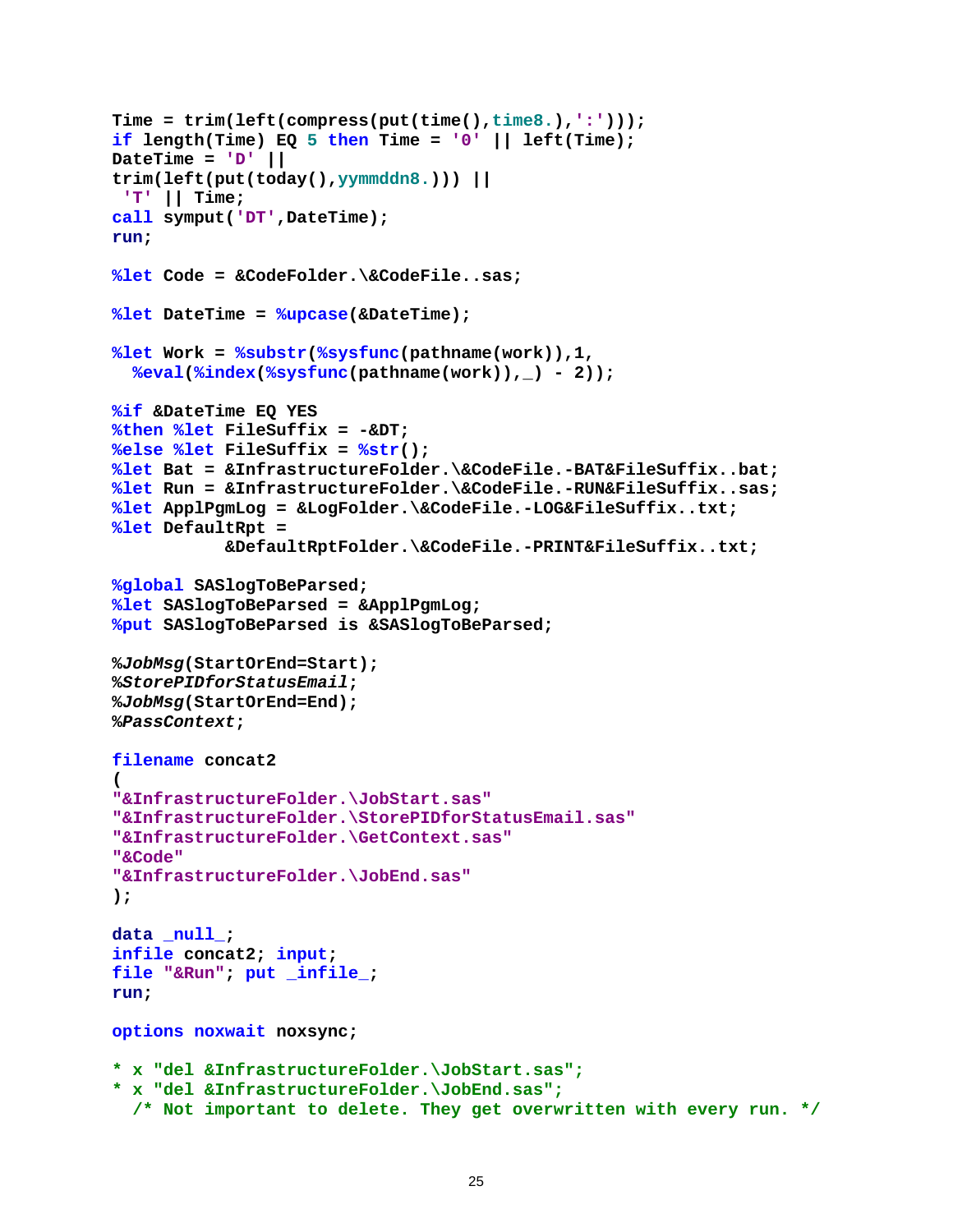```
data _null_;
length line $ 1024;
file "&Bat" lrecl=1024;
line = 
'"' || "&exe" || '"' ||
' -sysin "' || "&Run" || '"' ||
| -work "' || "&Work"<br>| -log "' || "&ApplPq
            ' -log "' || "&ApplPgmLog" || '"' ||
' -print "' || "&DefaultRpt" || '"' ||
' -unbuflog -nosplash -nologo -icon';
 /* unbuflog forces writes to the SAS log more often,
     rather than permitting SAS to buffer (hold) log content
     and send chunks out later. However, when SAS starts
     a DATA step or PROC step, final messages pertaining to it
     do not get written to the log until end of step. */
put line $1024.;
line = 'EXIT';
put line $1024.;
run;
systask command "&Bat" wait status=TaskRC;
      /* &TaskRC no longer being used later due to erratic results
         for SYSTASK return codes. */
data _null_;
length PID $ 16;
set StorePID.PID_&DT;
call symput('LaunchedProcessID',trim(left(PID)));
run; 
%put &LaunchedProcessID is &LaunchedProcessID;
data _null_; x=sleep(1); run; /* present here in case
                                   subsequent deletes are UnCommented */
* x "del &Run"; /* UnComment this to avoid accumulation 
                    of Code Run SAS files if using DateTime=YES */
* x "del &Bat"; /* UnComment this to avoid accumulation 
                    of BAT files if using DateTime=YES */
options linesize=max pagesize=max;
data _null_;
length ParseDateTime $ 14 TimePart $ 6;
TimePart = left(compress(put(time(),time8.),':'));
if length(TimePart) EQ 5
then TimePart = '0' || trim(left(TimePart)); 
ParseDateTime = put(today(),date7.) || '_' || TimePart;
call symput('ParseDateTime',ParseDateTime);
run;
```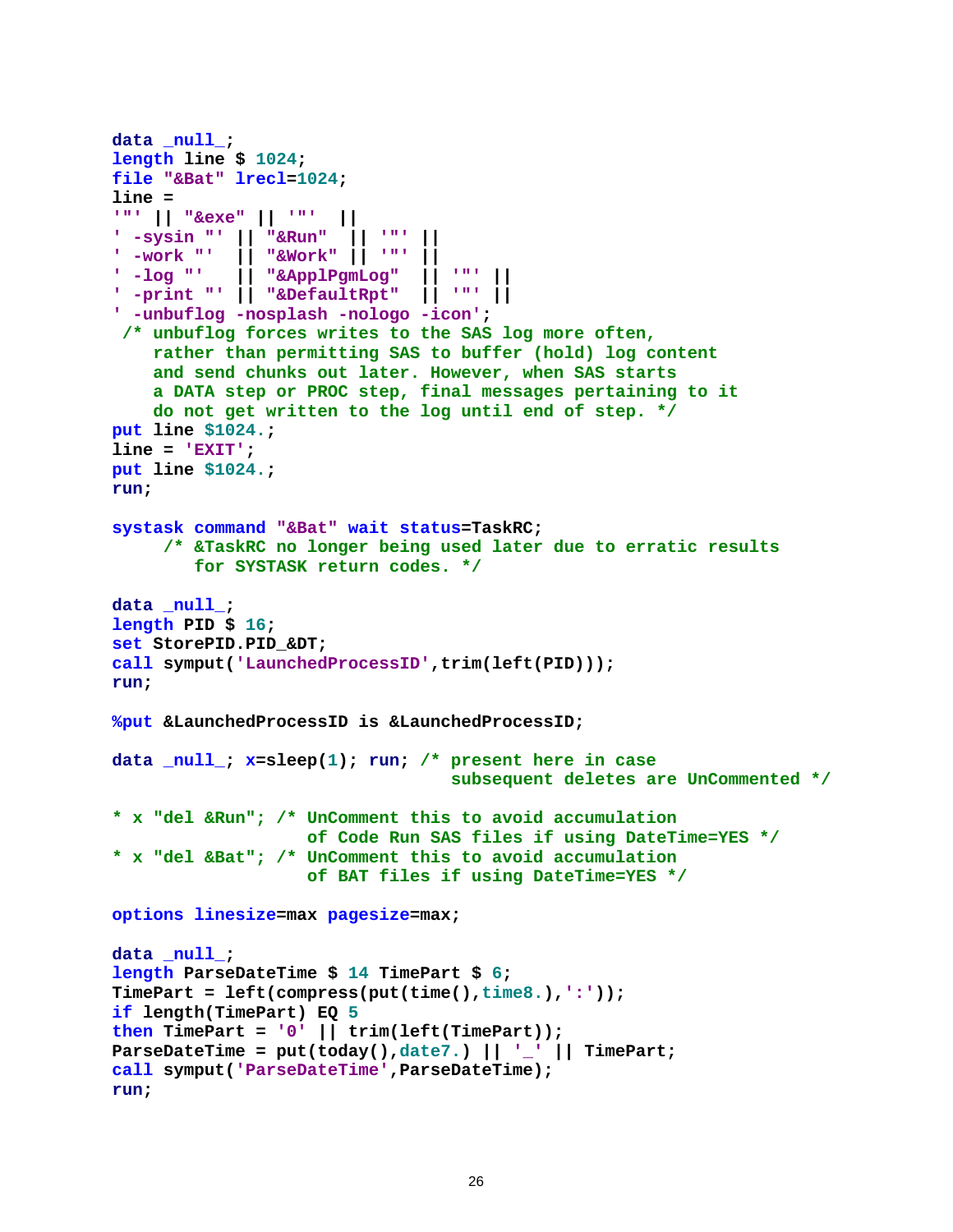```
proc printto
log="&FolderForAnomalyHistory.\SASlogForParseOfSASlogForProgram_&Progr
am._Run_At_&DT..txt";
run;
options nosource;
%put ******************************************************;
%put ******************************************************;
%put ******************************************************;
%put This log parser is running as SAS Process ID &sysjobid;
%put ******************************************************;
%put ******************************************************;
%put ******************************************************;
options source; 
%global AnomalyFound;
%global AnomalyCount;
%let AnomalyFound = N;
libname AnomHist "&FolderForAnomalyHistory";
data AnomHist.Anom_&DT;
length ParseDateTime $ 12 Anomaly $ 60 LogText $ 256 AnomalyCount 8;
retain ParseDateTime "&ParseDateTime" AnomalyCount 0;
infile "&ApplPgmLog" lrecl=256 pad end=LastLine;
input LogLine $ 256.;
Anomaly = ' ';
if LogLine =: 'WARNING' /* BELOW, ignore harmless WARNING messages
                            and harmless NOTEs about irregular
                           situations of no concern to you */
  AND
 (
    indexw(LogLine,'The option expects that the column not contain 
all') NE 0 /* Why did I check for this? */
    OR
    LogLine =: 'WARNING: Unable to copy SASUSER registry to WORK 
registry.'
    /* Happened during testing with no significant consequences. */
     OR
    LogLine =: 'WARNING: Your system is scheduled to expire'
    /* Happened during testing with no significant consequences. */
    OR
    (LogLine =: 'WARNING:'
       AND
     (indexw(LogLine,'will be expiring') NE 0
        OR 
      indexw(LogLine,'expiration') NE 0
        OR 
      indexw(LogLine,'SETINIT') NE 0
        OR
      indexw(LogLine,'warning period',' .') NE 0)) /* This is part of
```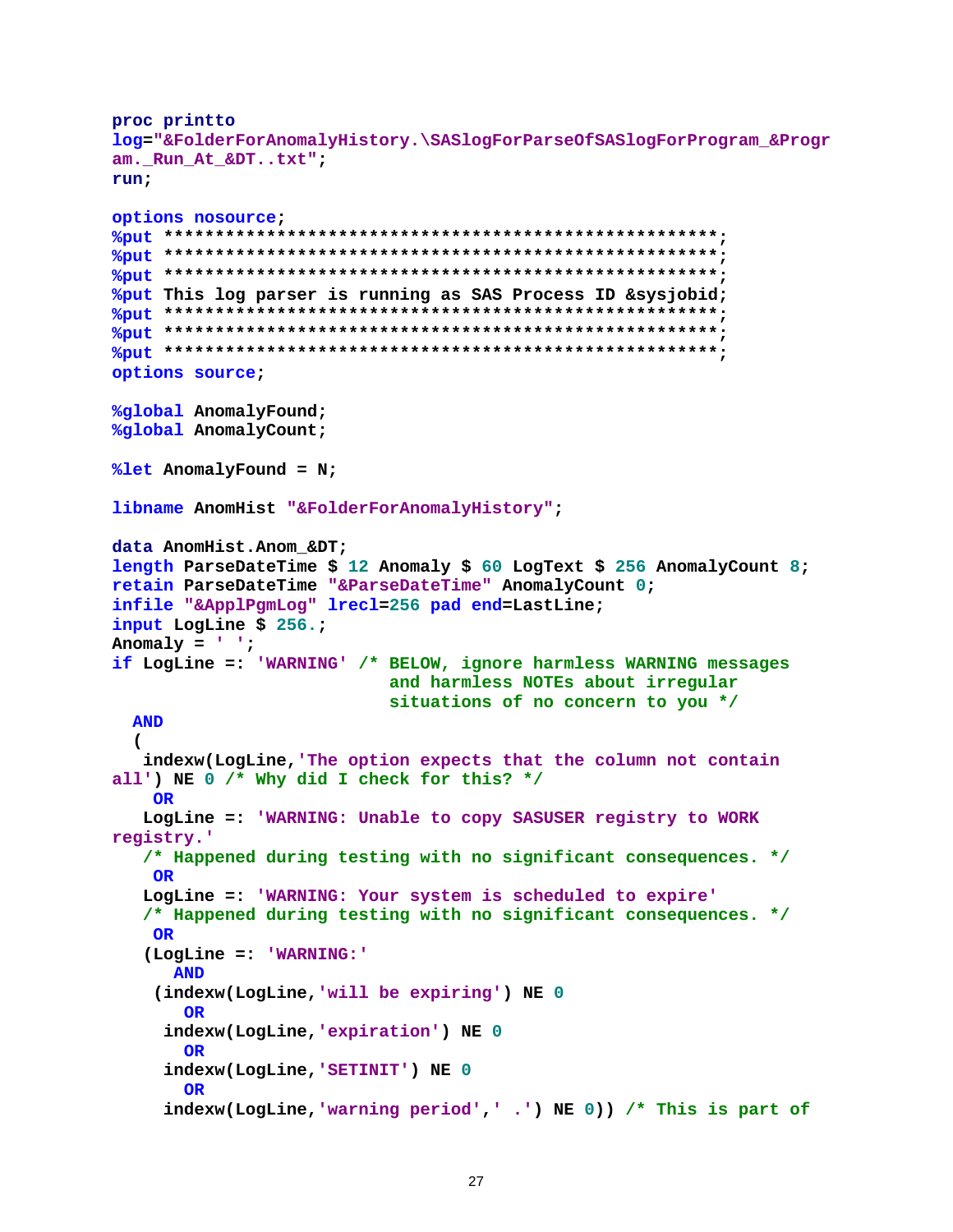```
 added WARNING message lines associated with the one above. */
   ) /* close of AND conditions */
then delete;
else
if LogLine =: 'ERROR: Errors printed'
then delete;
else
if LogLine =: 'ERROR:' /* This detects any ERROR, that is not flagged
                           as a NOTE containing the string _ERROR_ */
then do; 
  Anomaly = 'ERROR';
  LogText = LogLine;
end;
else /* Do this check next. It is an IMPORTANT WARNING */
if indexw(LogLine,'not resolved.') NE 0
then do;
  Anomaly = 'macro variable not resolved';
  LogText = LogLine;
end;
else
if indexw(LogLine,'has never been referenced.') NE 0
  and
    indexw(LogLine,'variable') NE 0
then do;
  Anomaly = 'some variable was never referenced';
  LogText = LogLine;
end;
else /* This detects any other WARNINGs */
if LogLine =: 'WARNING:'
then do;
  Anomaly = 'WARNING';
  LogText = LogLine;
end;
else /* The remaining checks are for NOTEs, which might be for
         a problem or situation counter to your intentions */
if indexw(LogLine,'uninitialized',' .') NE 0
then do;
  Anomaly = 'var(s) uninitialized';
  LogText = LogLine;
end;
else
if indexw(LogLine,'too small') NE 0
then do;
  Anomaly = 'format too small';
  LogText = LogLine;
end;
else
if indexw(LogLine,'too long') NE 0
then do;
  Anomaly = 'TITLE or FOOTNOTE too long';
  LogText = LogLine;
end;
```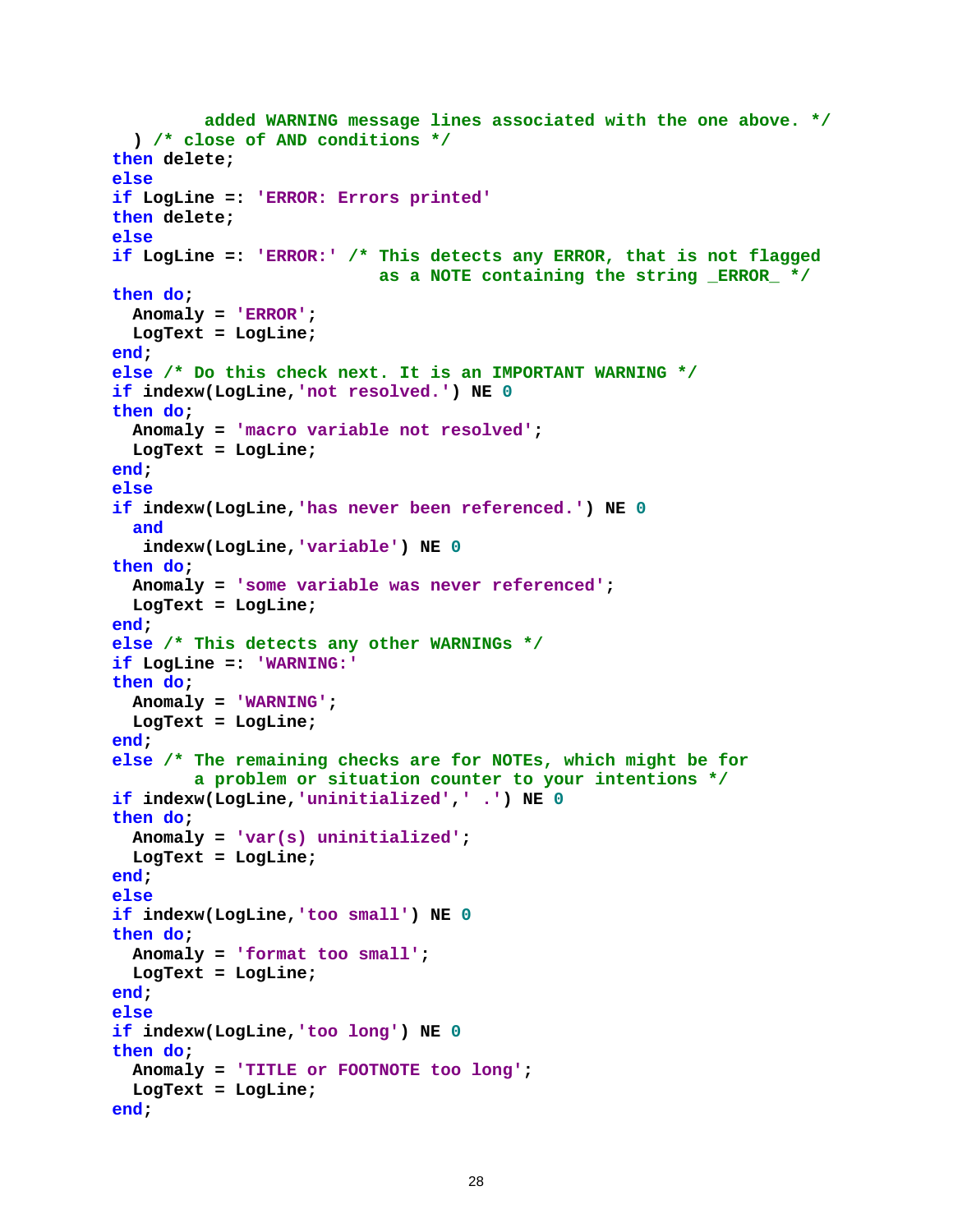```
else
if indexw(LogLine,'MERGE statement has more than one data set with 
repeats of BY values.') NE 0
then do;
   Anomaly = 'non-distinct keys both sides of merge?';
   LogText = LogLine;
end;
else
if indexw(LogLine,'Division by zero') NE 0
then do;
  Anomaly = 'Division by zero';
   LogText = LogLine;
end;
else
if indexw(LogLine,'_ERROR_') NE 0
then do;
   Anomaly = '_ERROR_ (i.e., data error)';
   LogText = LogLine;
end;
if Anomaly NE ' ' then do;
   output;
   AnomalyCount + 1;
   call symput('AnomalyFound','Y');
end;
if LastLine
then call symput('AnomalyCount',trim(left(AnomalyCount))); 
run;
data _null_;
length PID $ 16;
set StorePID.PID_&DT;
call symput('LaunchedProcessID',trim(left(PID)));
run;
%put &LaunchedProcessID is &LaunchedProcessID;
options nocenter;
%if &AnomalyFound EQ Y 
%then %do;
proc sort data=AnomHist.Anom_&DT(keep=LogLine) 
out=work.DistinctAnomalies nodupkey;
by LogLine;
run;
ods noresults;
ods _all_ close;
ods html path="&FolderForAnomalyHistory" (url=none) style=minimal
          body="Summary Of Anomalies for Program &Program Run by SAS 
Process &LaunchedProcessID at &DT..html"
```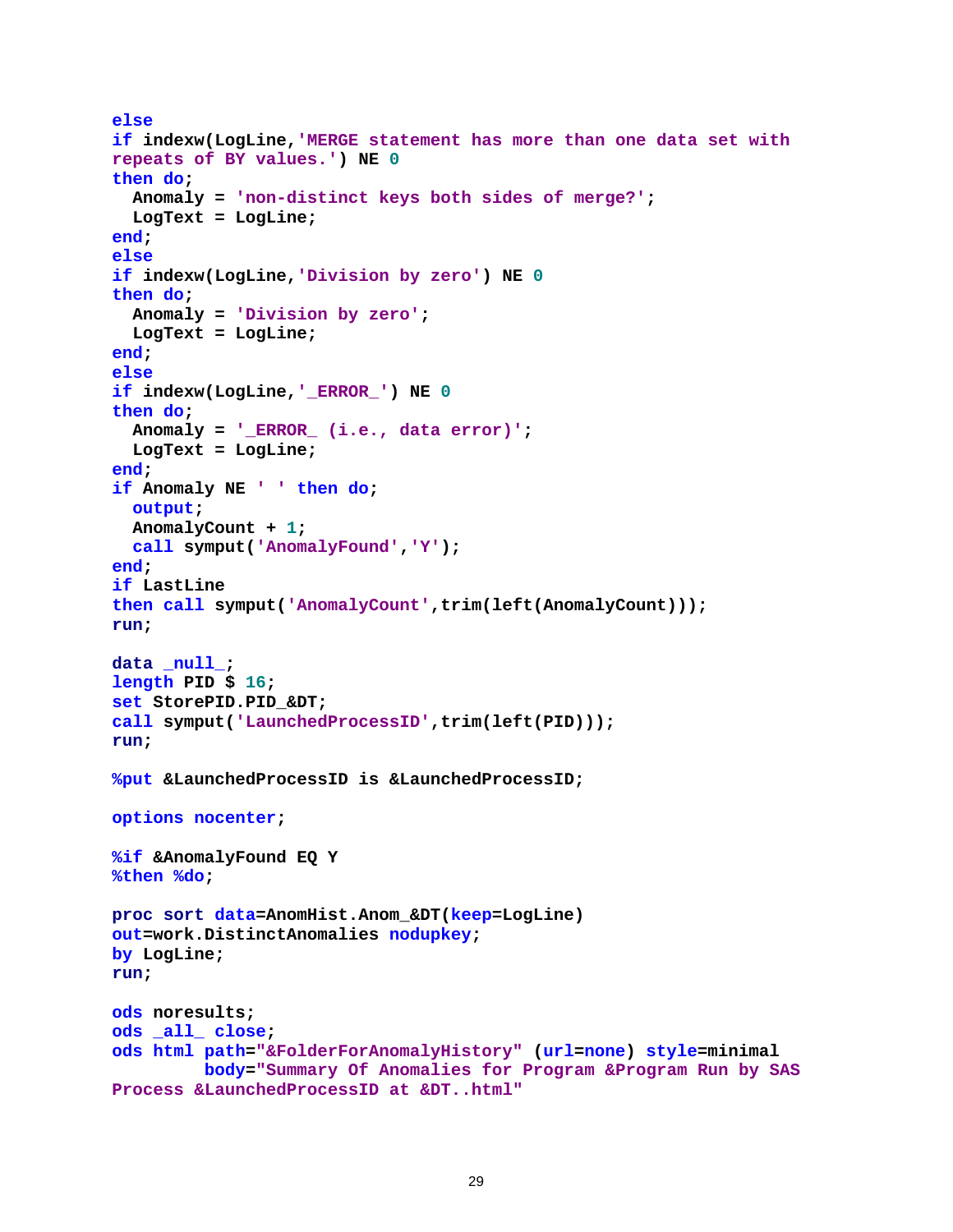```
 (title="Summary Of Anomalies for Program &Program Run by SAS 
Process &LaunchedProcessID at &DT");
title font='Albany AMT/Bold'
"Distinct Anomalies in SAS Log for Program &Program Run by SAS Process 
&LaunchedProcessID at &DT";
proc print data=DistinctAnomalies noobs;
var LogLine;
run;
title font='Albany AMT/Bold'
"Counts of Anomalies By Type in SAS Log for Program &Program Run by 
SAS Process &LaunchedProcessID at &DT";
proc freq data=AnomHist.Anom_&DT;
tables Anomaly / list nopercent missing missprint;
run;
ods html close;
ods listing;
%let SubjectSuffix = Unexpected Messages in SAS Log;
%end;
%else %let SubjectSuffix = No Unexpected Messages in SAS Log;
filename anyname email
          subject="SAS Process &LaunchedProcessID Ended with 
&SubjectSuffix"
             from="&FROMemail"
           sender="&FROMemail"
               to=&Notify /* allow for multiple email addresses */
%if %length(&CCemail) NE 0
%then %do;
               cc=&CCemail
%end;
%if %length(&BCCemail) NE 0
%then %do;
              bcc=&BCCemail
%end;
\mathbf{r} \mathbf{r} \mathbf{r}data _null_;
file anyname;
put ' ';
put "This message is from SAS Process ID &sysjobid"; 
put ' ';
put "This email was sent by the log parsing phase of EGbatch.";
put ' ';
%if &AnomalyFound EQ Y
```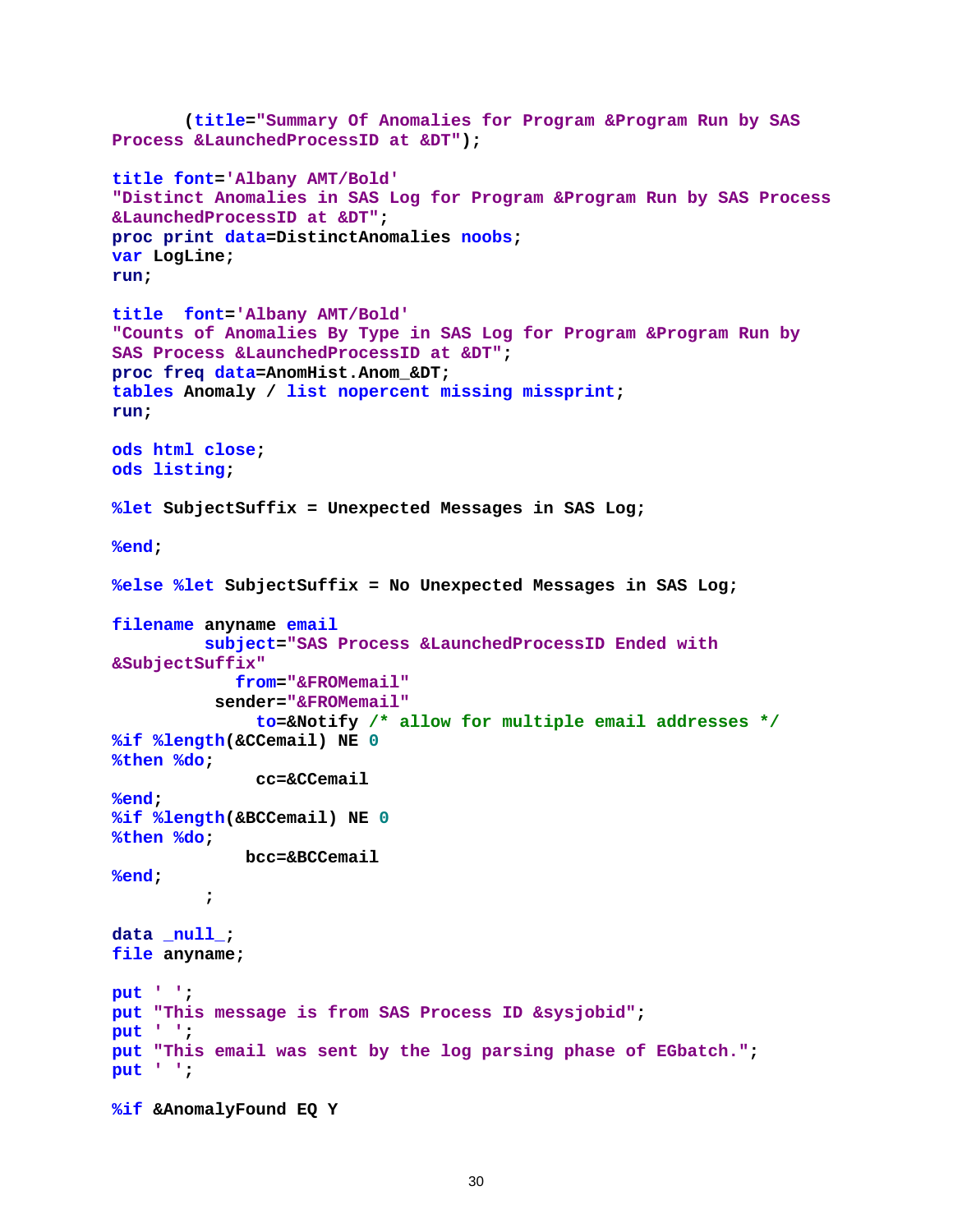```
%then %do;
put "It found &AnomalyCount unexpected messages in the SAS Log for 
Program &Program Run by SAS Process &LaunchedProcessID at &DT..";
put ' ';
put "A simple report that identifies the unexpected messages can be 
found at:";
put "&FolderForAnomalyHistory.\Summary Of Anomalies for Program 
&Program Run by SAS Process &LaunchedProcessID at &DT..html";
put ' ';
%end;
put "If interested, you can find the full SAS Log for Program &Program 
Run by SAS Process &LaunchedProcessID at &DT in:";
put "&ApplPgmLog";
put ' ';
%if %length(&SupportPerson) NE 0 %then %do;
put "For more information, please confer with &SupportPerson";
 %if %length(&SUPPORTemail) NE 0 %then %do;
put "via email to &SUPPORTemail";
  %end;
  %else %do;
put ".";
  %end;
%end;
run;
proc printto; run;
%mend EGbatch;
```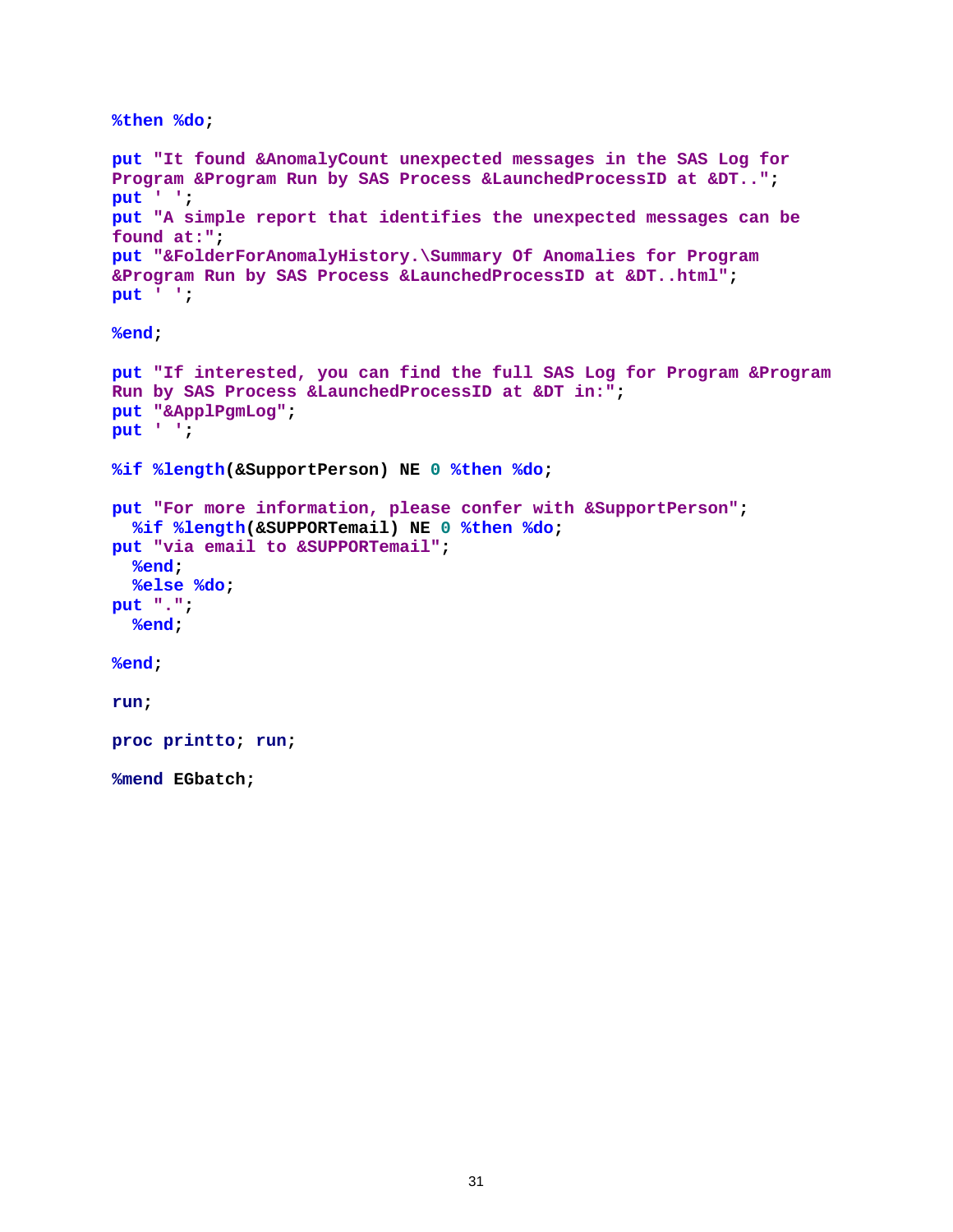### **ShowProcessID Macro**

**/\* Run this macro at the start of your SAS Enterprise Guide session to be able to distinguish your current SAS Enterprise Guide session's process from the other one(s) that you want to display and possibly terminate. The CodeFile you submit with EGbatch will run under a process ID different from that of your EG session that uses EGbatch. \*/**

```
%macro ShowProcessID;
```

```
%put Process ID for this SAS Enterprise Guide session or SAS batch job is 
&sysjobid;
```

```
%mend ShowProcessID;
```
#### **DisplayAllMySASprocesses Macro**

```
%macro DisplayAllMySASprocesses;
%global SaveLineSize; 
%let SaveLineSize = %sysfunc(getoption(LineSize));
options LineSize=229;
filename TaskList pipe 'tasklist /v';
data _null_;
infile TaskList lrecl=229 pad;
input @1 CommandResponse $char229.;
if _N_ LT 4 then put CommandResponse;
else
if index(CommandResponse,"&sysuserID") NE 0
  and
   CommandResponse =: 'sas.exe'
then put CommandResponse; 
run;
options LineSize=&SaveLineSize;
%mend DisplayAllMySASprocesses;
TerminateProcess Macro
%macro TerminateProcess(ProcessID=);
data _null_;
cmd = "'tasklist /v /fi " ||'"' || "PID EQ &ProcessID" || '"' || "'";
call symput('taskcmd',trim(left(cmd)));
run;
filename TaskList pipe &taskcmd;
```

```
data _null_;
infile TaskList lrecl=229 pad;
```

```
input @1 CommandResponse $char229.;
```

```
if CommandResponse EQ 'INFO: No tasks are running which match the specified 
criteria.'
then do;
```

```
 call symput('Found','N');
  put "Process ID &ProcessID was not found.";
end;
else do;
  if _N_ GE 4;
```